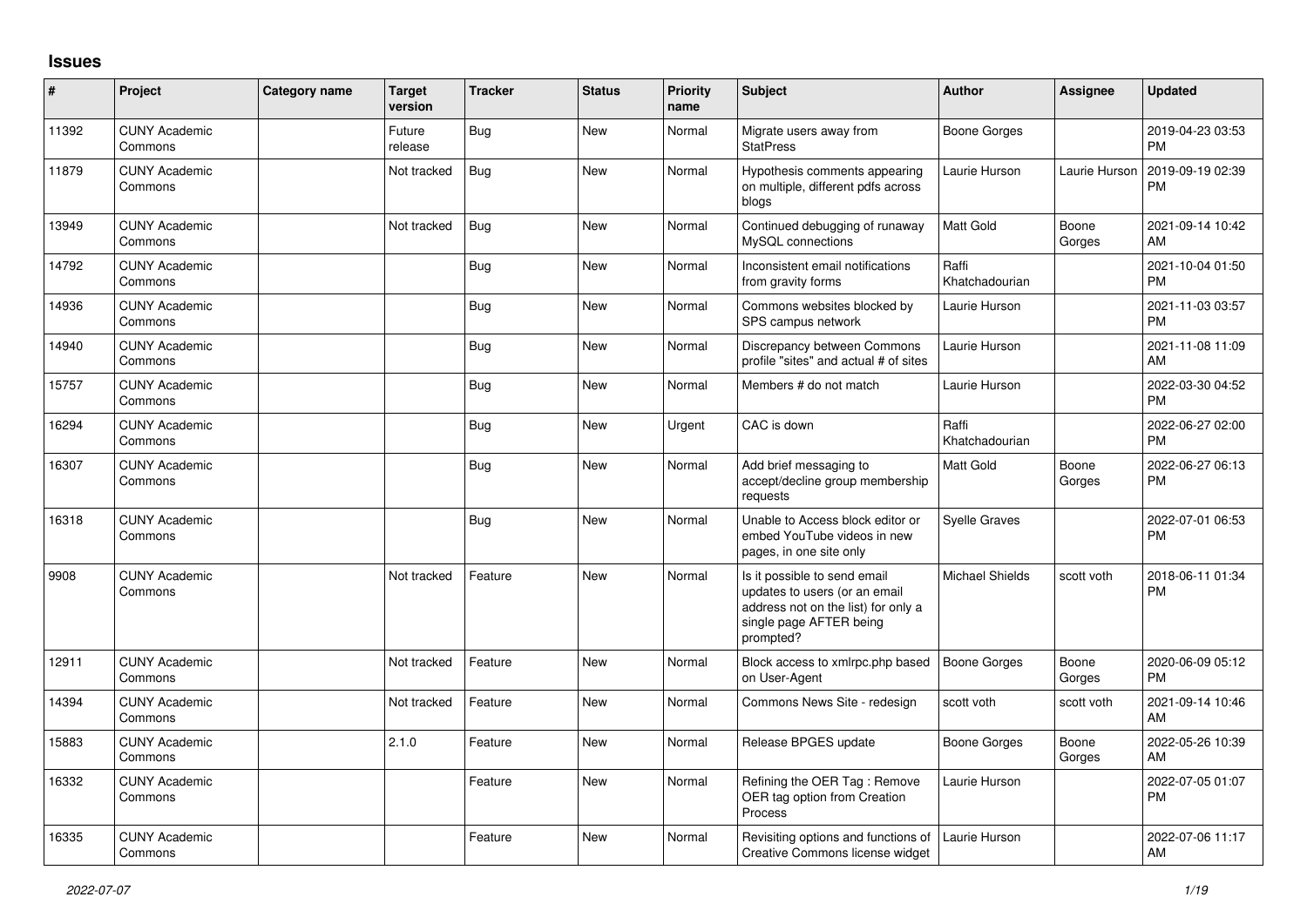| $\pmb{\#}$ | Project                         | Category name | <b>Target</b><br>version | <b>Tracker</b> | <b>Status</b> | <b>Priority</b><br>name | <b>Subject</b>                                                                        | Author              | <b>Assignee</b>     | <b>Updated</b>                |
|------------|---------------------------------|---------------|--------------------------|----------------|---------------|-------------------------|---------------------------------------------------------------------------------------|---------------------|---------------------|-------------------------------|
| 11968      | JustPublics@365<br>MediaCamp    |               |                          | Feature        | <b>New</b>    | Normal                  | Nanoscience Retractable Display<br>Unit                                               | Donald Cherry       | Bonnie<br>Eissner   | 2021-02-19 08:50<br>AM        |
| 8607       | <b>CUNY Academic</b><br>Commons |               | Not tracked              | Support        | New           | Normal                  | Paypal?                                                                               | Marilyn Weber       | Matt Gold           | 2018-05-15 01:37<br><b>PM</b> |
| 12328      | <b>CUNY Academic</b><br>Commons |               | Not tracked              | Support        | <b>New</b>    | Normal                  | Sign up Code for Non-CUNY<br>Faculty                                                  | Laurie Hurson       |                     | 2020-01-28 10:25<br>AM        |
| 12352      | <b>CUNY Academic</b><br>Commons |               | Not tracked              | Support        | <b>New</b>    | Normal                  | "posts list" page builder block<br>option                                             | Marilyn Weber       |                     | 2020-02-03 01:29<br><b>PM</b> |
| 13286      | <b>CUNY Academic</b><br>Commons |               | Not tracked              | Support        | <b>New</b>    | Normal                  | problem connecting with<br>WordPress app                                              | Marilyn Weber       | Raymond<br>Hoh      | 2020-09-08 11:16<br>AM        |
| 15045      | <b>CUNY Academic</b><br>Commons |               |                          | Support        | <b>New</b>    | Normal                  | no result for KCeL in the search<br>box on the commons                                | Marilyn Weber       |                     | 2021-12-10 11:29<br>AM        |
| 15565      | <b>CUNY Academic</b><br>Commons |               |                          | Support        | <b>New</b>    | Normal                  | Events - send updates to an email<br>listserv                                         | Marilyn Weber       |                     | 2022-03-10 01:06<br><b>PM</b> |
| 15685      | <b>CUNY Academic</b><br>Commons |               |                          | Support        | <b>New</b>    | High                    | problem with chrome?                                                                  | Marilyn Weber       |                     | 2022-04-25 03:40<br><b>PM</b> |
| 15816      | <b>CUNY Academic</b><br>Commons |               | Not tracked              | Support        | New           | Normal                  | slow loading at SPS                                                                   | Marilyn Weber       |                     | 2022-04-05 01:26<br><b>PM</b> |
| 5298       | <b>CUNY Academic</b><br>Commons |               | Not tracked              | Publicity      | <b>New</b>    | Normal                  | Survey Pop-Up Text                                                                    | Samantha Raddatz    | Samantha<br>Raddatz | 2016-03-22 12:27<br><b>PM</b> |
| 6665       | <b>CUNY Academic</b><br>Commons |               | Not tracked              | Publicity      | <b>New</b>    | Normal                  | Dead Link in 1.10 announcement<br>post                                                | Paige Dupont        | <b>Stephen Real</b> | 2016-12-01 03:11<br><b>PM</b> |
| 11393      | <b>CUNY Academic</b><br>Commons |               | Not tracked              | Publicity      | <b>New</b>    | Normal                  | After 1.15 release, ceate a hero<br>slide and post about adding a site<br>to a group  | scott voth          | Patrick<br>Sweeney  | 2019-05-14 10:32<br>AM        |
| 14475      | <b>CUNY Academic</b><br>Commons |               | Not tracked              | Publicity      | <b>New</b>    | Normal                  | OER Showcase Page                                                                     | Laurie Hurson       | Laurie Hurson       | 2021-09-14 10:46<br>AM        |
| 12436      | <b>CUNY Academic</b><br>Commons |               | Not tracked              | <b>Bug</b>     | Assigned      | Normal                  | Nightly system downtime                                                               | <b>Boone Gorges</b> |                     | 2020-08-01 09:30<br>AM        |
| 2618       | <b>NYCDH Community</b><br>Site  |               |                          | <b>Bug</b>     | Assigned      | Low                     | Mark blogs as spam when created<br>by users marked as spam                            | Matt Gold           | Boone<br>Gorges     | 2013-06-09 11:38<br><b>PM</b> |
| 8992       | NYCDH Community<br>Site         |               |                          | <b>Bug</b>     | Assigned      | Normal                  | Multiple RBE error reports                                                            | <b>Matt Gold</b>    | Raymond<br>Hoh      | 2017-12-11 05:43<br><b>PM</b> |
| 7828       | <b>CUNY Academic</b><br>Commons |               | Not tracked              | Feature        | Assigned      | Normal                  | Theme Assessment 2017                                                                 | Margaret Galvan     | Margaret<br>Galvan  | 2017-05-02 10:41<br>PM        |
| 8837       | <b>CUNY Academic</b><br>Commons |               | Not tracked              | Feature        | Assigned      | Normal                  | Create a form to request info from<br>people requesting premium<br>themes and plugins | Matt Gold           | Marilyn<br>Weber    | 2017-11-14 03:35<br><b>PM</b> |
| 10368      | <b>CUNY Academic</b><br>Commons |               | Future<br>release        | Feature        | Assigned      | Normal                  | Use ORCID data to populate<br>academic profile page                                   | Stephen Francoeur   | Boone<br>Gorges     | 2018-09-25 01:53<br><b>PM</b> |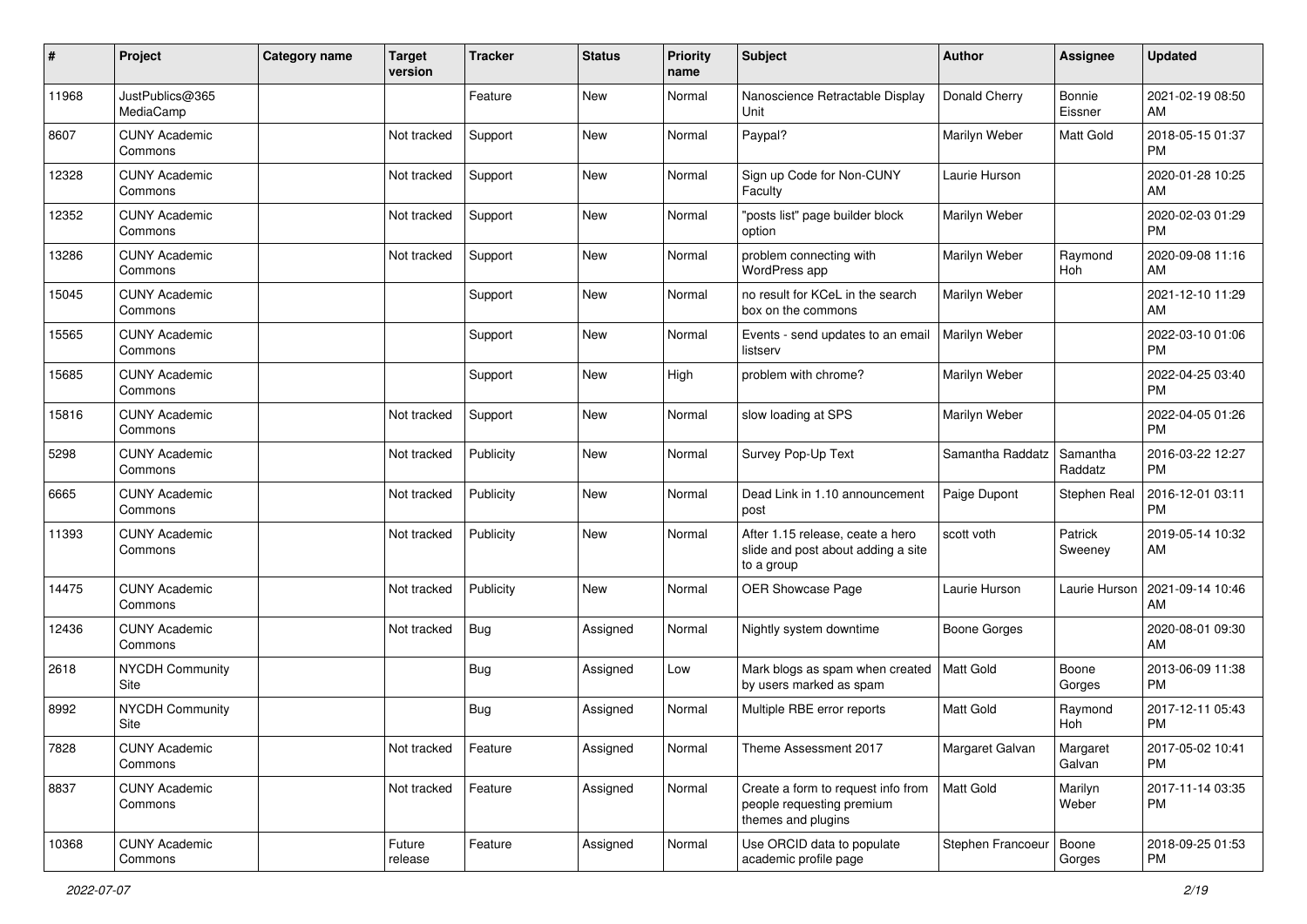| #     | Project                         | Category name | <b>Target</b><br>version | <b>Tracker</b> | <b>Status</b>        | Priority<br>name | <b>Subject</b>                                                            | Author               | <b>Assignee</b>     | <b>Updated</b>                |
|-------|---------------------------------|---------------|--------------------------|----------------|----------------------|------------------|---------------------------------------------------------------------------|----------------------|---------------------|-------------------------------|
| 11517 | <b>CUNY Academic</b><br>Commons |               | Not tracked              | Feature        | Assigned             | Normal           | wp-accessibility plugin should not<br>strip 'target="_blank" by default   | <b>Boone Gorges</b>  | Laurie Hurson       | 2019-09-24 09:57<br>AM        |
| 2571  | NYCDH Community<br>Site         |               |                          | Feature        | Assigned             | Normal           | Add Google custom search box to<br>homepage                               | <b>Mark Newton</b>   | Raymond<br>Hoh      | 2013-05-18 07:49<br><b>PM</b> |
| 2574  | <b>NYCDH Community</b><br>Site  |               |                          | Feature        | Assigned             | Normal           | Add Way to Upload Files to<br>Groups                                      | <b>Mark Newton</b>   | Raymond<br>Hoh      | 2013-05-18 07:46<br><b>PM</b> |
| 2577  | <b>NYCDH Community</b><br>Site  |               |                          | Feature        | Assigned             | Low              | Investigate Potential to Add Links<br>to the Forum                        | <b>Mark Newton</b>   | Alex Gil            | 2013-05-16 09:40<br><b>PM</b> |
| 11519 | <b>CUNY Academic</b><br>Commons |               | Not tracked              | Support        | Assigned             | Normal           | comment option not appearing                                              | Marilyn Weber        |                     | 2019-09-24 10:28<br>AM        |
| 2612  | <b>CUNY Academic</b><br>Commons |               | Not tracked              | Publicity      | Assigned             | Normal           | Pinterest site for the Commons                                            | local admin          | Sarah<br>Morgano    | 2016-03-04 11:19<br>AM        |
| 4235  | <b>CUNY Academic</b><br>Commons |               | Not tracked              | Design/UX      | Assigned             | Normal           | Explore user experience around<br>comments on forum topics vs docs        | <b>Matt Gold</b>     | Samantha<br>Raddatz | 2015-07-21 10:23<br>AM        |
| 2576  | <b>NYCDH Community</b><br>Site  |               |                          | Bug            | Hold                 | Low              | <b>Test Next Button in Javascript</b><br><b>Tutorial Under Activities</b> | <b>Mark Newton</b>   | Alex Gil            | 2013-05-18 02:55<br><b>PM</b> |
| 13912 | <b>CUNY Academic</b><br>Commons |               | Not tracked              | Feature        | Hold                 | Low              | posting "missed schedule"                                                 | Marilyn Weber        |                     | 2021-02-23 10:46<br>AM        |
| 16092 | <b>CUNY Academic</b><br>Commons |               | Future<br>release        | Feature        | Hold                 | Normal           | Don't show main site in Site<br>search results                            | <b>Boone Gorges</b>  | Boone<br>Gorges     | 2022-05-17 03:12<br><b>PM</b> |
| 11848 | <b>CUNY Academic</b><br>Commons |               | Not tracked              | Support        | Hold                 | Normal           | a Dean of Faculty wants to share a<br>large file                          | Marilyn Weber        |                     | 2019-09-24 08:44<br>AM        |
| 6644  | <b>CUNY Academic</b><br>Commons |               | Not tracked              | <b>Bug</b>     | Reporter<br>Feedback | High             | White Screen at Login Pge                                                 | Luke Waltzer         | Raymond<br>Hoh      | 2016-11-21 10:34<br><b>PM</b> |
| 10262 | <b>CUNY Academic</b><br>Commons |               | Not tracked              | <b>Bug</b>     | Reporter<br>Feedback | Normal           | Newsletter Plugin: Broken Image<br>at Bottom of All Newsletters           | Mark Webb            | Raymond<br>Hoh      | 2018-08-30 05:17<br><b>PM</b> |
| 10678 | <b>CUNY Academic</b><br>Commons |               | Not tracked              | <b>Bug</b>     | Reporter<br>Feedback | High             | Newsletter Plugin Not Sending Out   Mark Webb<br><b>Newsletters</b>       |                      | Boone<br>Gorges     | 2019-09-16 09:38<br><b>PM</b> |
| 12198 | <b>CUNY Academic</b><br>Commons |               | Not tracked              | Bug            | Reporter<br>Feedback | Normal           | Duplicate listing in My Sites                                             | <b>Tom Harbison</b>  |                     | 2019-12-09 05:50<br><b>PM</b> |
| 14629 | <b>CUNY Academic</b><br>Commons |               | Not tracked              | Bug            | Reporter<br>Feedback | Normal           | Possible Post Order Bug?                                                  | <b>Syelle Graves</b> |                     | 2021-09-14 10:47<br>AM        |
| 11131 | <b>CUNY Academic</b><br>Commons |               | Future<br>release        | Feature        | Reporter<br>Feedback | Normal           | Image Annotation Plugins                                                  | Laurie Hurson        |                     | 2019-02-26 11:33<br>AM        |
| 15613 | <b>CUNY Academic</b><br>Commons |               | 2.0.3                    | Feature        | Reporter<br>Feedback | Normal           | Adding "Passster" plugin                                                  | Laurie Hurson        |                     | 2022-06-29 11:32<br>AM        |
| 15923 | <b>CUNY Academic</b><br>Commons |               | Not tracked              | Feature        | Reporter<br>Feedback | Normal           | <b>Bellows Plugin Adjustments</b>                                         | Laurie Hurson        |                     | 2022-04-20 10:10<br>AM        |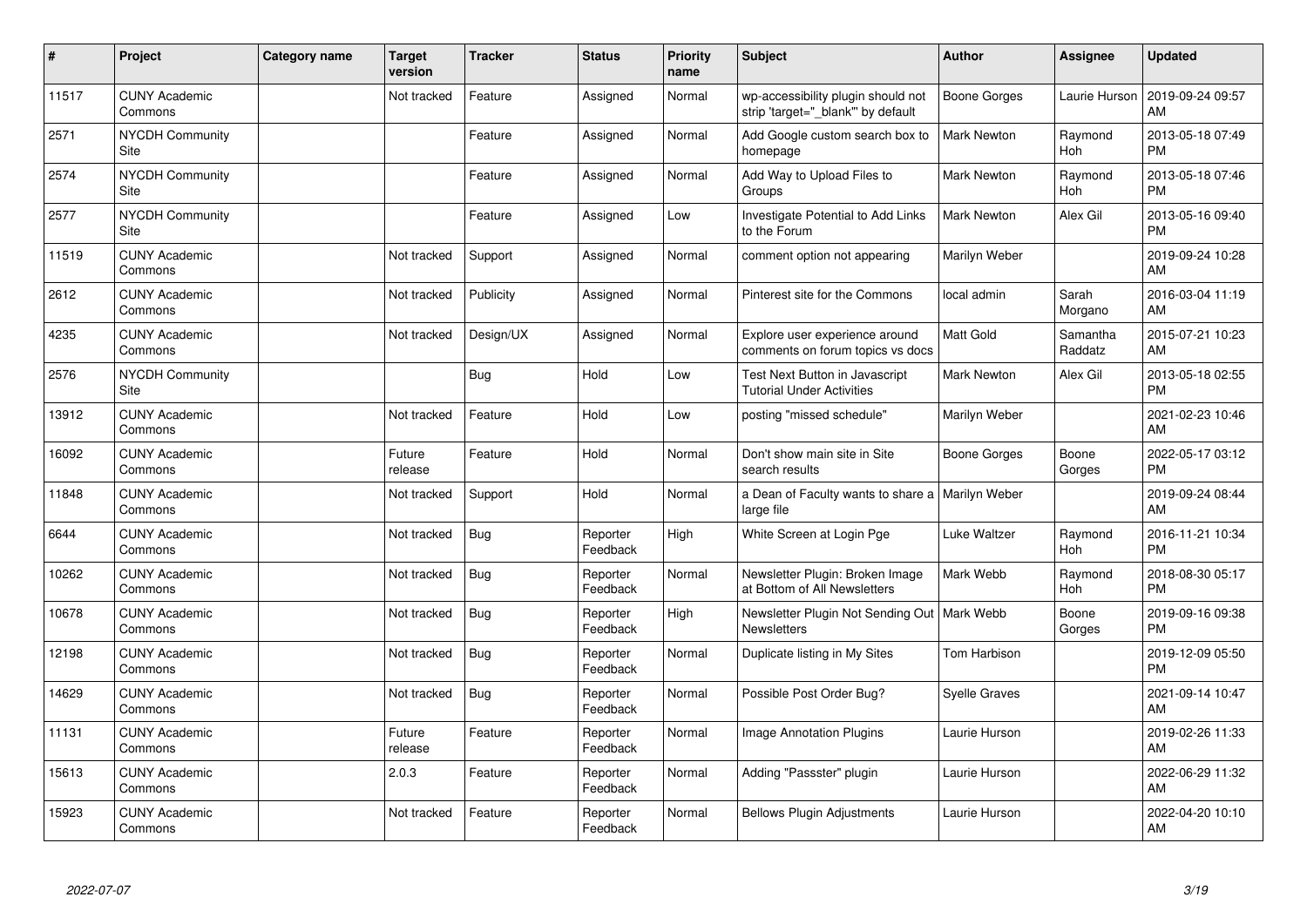| #     | Project                         | Category name | <b>Target</b><br>version | <b>Tracker</b> | <b>Status</b>        | Priority<br>name | Subject                                                           | <b>Author</b>           | <b>Assignee</b> | <b>Updated</b>                |
|-------|---------------------------------|---------------|--------------------------|----------------|----------------------|------------------|-------------------------------------------------------------------|-------------------------|-----------------|-------------------------------|
| 16290 | <b>CUNY Academic</b><br>Commons |               |                          | Feature        | Reporter<br>Feedback | Normal           | <b>Add Table Of Contents Block</b><br>plug-in                     | Raffi<br>Khatchadourian |                 | 2022-06-24 10:26<br>AM        |
| 2573  | <b>NYCDH Community</b><br>Site  |               |                          | Feature        | Reporter<br>Feedback | Normal           | Add dh_nyc twitter list feed to site                              | <b>Mark Newton</b>      | Matt Gold       | 2013-05-16 11:42<br><b>PM</b> |
| 9207  | <b>CUNY Academic</b><br>Commons |               | Future<br>release        | Support        | Reporter<br>Feedback | Normal           | display dashboards made in<br>Tableau?                            | Marilyn Weber           | Boone<br>Gorges | 2018-04-10 10:42<br>AM        |
| 10657 | <b>CUNY Academic</b><br>Commons |               | Not tracked              | Support        | Reporter<br>Feedback | Normal           | child theme problems                                              | Marilyn Weber           |                 | 2018-11-08 01:19<br><b>PM</b> |
| 11149 | <b>CUNY Academic</b><br>Commons |               | Not tracked              | Support        | Reporter<br>Feedback | Normal           | comments getting blocked                                          | Marilyn Weber           | Raymond<br>Hoh  | 2019-03-26 11:40<br>AM        |
| 11509 | <b>CUNY Academic</b><br>Commons |               | Not tracked              | Support        | Reporter<br>Feedback | Normal           | deleted Page causing a Menu<br>problem?                           | Marilyn Weber           |                 | 2019-06-04 09:54<br>AM        |
| 11771 | <b>CUNY Academic</b><br>Commons |               | Not tracked              | Support        | Reporter<br>Feedback | Normal           | post displays in sections                                         | Marilyn Weber           |                 | 2019-08-20 10:34<br>AM        |
| 11787 | <b>CUNY Academic</b><br>Commons |               | Not tracked              | Support        | Reporter<br>Feedback | Normal           | automated comments notifications<br>on ZenDesk                    | Marilyn Weber           |                 | 2019-08-26 06:18<br><b>PM</b> |
| 12004 | <b>CUNY Academic</b><br>Commons |               | Not tracked              | Support        | Reporter<br>Feedback | Normal           | Notifications for spam blog<br>comments                           | Gina Cherry             | Raymond<br>Hoh  | 2019-11-01 12:05<br><b>PM</b> |
| 12484 | <b>CUNY Academic</b><br>Commons |               | Not tracked              | Support        | Reporter<br>Feedback | Normal           | Sign up Code for COIL Course<br>starting in March                 | Laurie Hurson           | Matt Gold       | 2020-03-02 02:26<br><b>PM</b> |
| 13034 | <b>CUNY Academic</b><br>Commons |               | Not tracked              | Support        | Reporter<br>Feedback | Normal           | a site is asking people to join the<br>Commons to get a download  | Marilyn Weber           |                 | 2020-07-12 07:23<br>AM        |
| 13255 | <b>CUNY Academic</b><br>Commons |               | Not tracked              | Support        | Reporter<br>Feedback | Normal           | Accessibility problems                                            | Marilyn Weber           |                 | 2020-09-01 05:48<br><b>PM</b> |
| 14398 | <b>CUNY Academic</b><br>Commons |               | Not tracked              | Support        | Reporter<br>Feedback | Normal           | Events plug-in notification problem                               | Marilyn Weber           |                 | 2021-05-11 11:21<br>AM        |
| 14538 | <b>CUNY Academic</b><br>Commons |               | Not tracked              | Support        | Reporter<br>Feedback | Normal           | <b>Weebly To Commons</b>                                          | Laurie Hurson           |                 | 2021-09-14 10:47<br>AM        |
| 14784 | <b>CUNY Academic</b><br>Commons |               |                          | Support        | Reporter<br>Feedback | Normal           | User report of logo problem when<br>using Customizer theme        | Marilyn Weber           |                 | 2021-09-17 10:25<br>AM        |
| 14842 | <b>CUNY Academic</b><br>Commons |               | Not tracked              | Support        | Reporter<br>Feedback | Normal           | Question about widgets and block<br>editor                        | Gina Cherry             |                 | 2021-10-06 03:01<br><b>PM</b> |
| 14900 | <b>CUNY Academic</b><br>Commons |               | Not tracked              | Support        | Reporter<br>Feedback | Normal           | previous theme?                                                   | Marilyn Weber           |                 | 2021-10-25 10:31<br>AM        |
| 15169 | <b>CUNY Academic</b><br>Commons |               | 2.0.3                    | Support        | Reporter<br>Feedback | Normal           | new Prelude website zipfiles for<br>custom theme and other files. | Marilyn Weber           |                 | 2022-06-29 11:32<br>AM        |
| 15176 | <b>CUNY Academic</b><br>Commons |               | Not tracked              | Support        | Reporter<br>Feedback | Normal           | Archiving Q Writing & Old<br>Wordpress Sites on the Commons       | Laurie Hurson           |                 | 2022-02-08 10:28<br>AM        |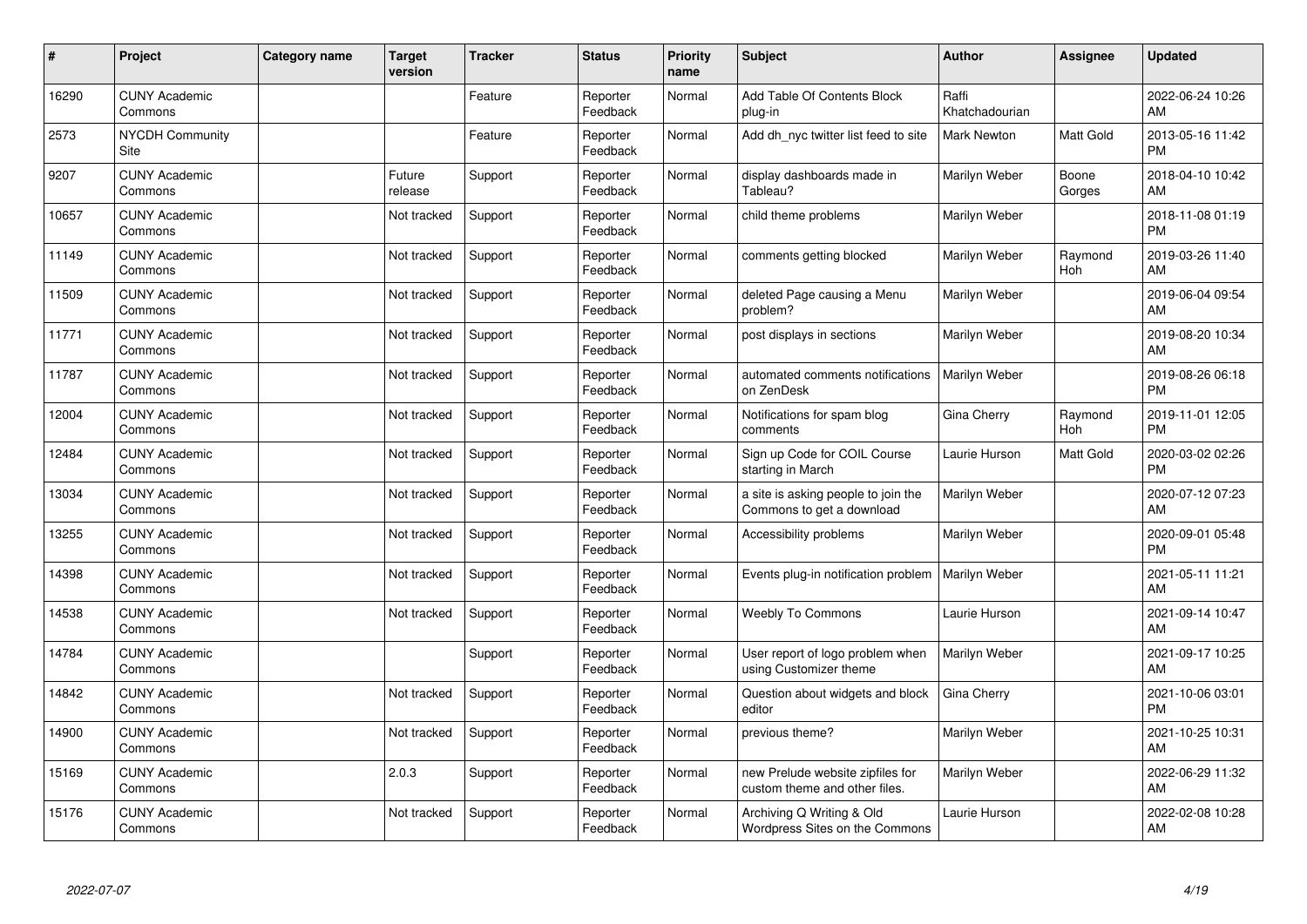| #     | Project                                                                 | <b>Category name</b> | <b>Target</b><br>version | <b>Tracker</b> | <b>Status</b>        | <b>Priority</b><br>name | <b>Subject</b>                                                                            | <b>Author</b>       | <b>Assignee</b>     | <b>Updated</b>                |
|-------|-------------------------------------------------------------------------|----------------------|--------------------------|----------------|----------------------|-------------------------|-------------------------------------------------------------------------------------------|---------------------|---------------------|-------------------------------|
| 15260 | <b>CUNY Academic</b><br>Commons                                         |                      |                          | Support        | Reporter<br>Feedback | Normal                  | Diacritical markings   European<br>Stages                                                 | Marilyn Weber       |                     | 2022-02-04 08:16<br>AM        |
| 15370 | <b>CUNY Academic</b><br>Commons                                         |                      |                          | Support        | Reporter<br>Feedback | Normal                  | All-in-One Event Calendar?                                                                | Marilyn Weber       |                     | 2022-02-17 11:03<br>AM        |
| 15655 | <b>CUNY Academic</b><br>Commons                                         |                      | 2.0.3                    | Support        | Reporter<br>Feedback | Normal                  | Event Aggregator plugin?                                                                  | Marilyn Weber       |                     | 2022-06-29 11:32<br>AM        |
| 16099 | <b>CUNY Academic</b><br>Commons                                         |                      |                          | Support        | Reporter<br>Feedback | Normal                  | request for Newsletter Glue                                                               | Marilyn Weber       |                     | 2022-05-13 12:14<br><b>PM</b> |
| 16110 | <b>CUNY Academic</b><br>Commons                                         |                      |                          | Support        | Reporter<br>Feedback | Normal                  | remove Creative Commons<br>license from pages?                                            | Marilyn Weber       | Raymond<br>Hoh      | 2022-05-17 06:11<br><b>PM</b> |
| 14504 | <b>CUNY Academic</b><br>Commons                                         |                      | Not tracked              | Publicity      | Reporter<br>Feedback | Normal                  | Adding showcases to home page<br>menu                                                     | Laurie Hurson       | Boone<br>Gorges     | 2022-01-19 03:26<br><b>PM</b> |
| 12062 | AD/O365 Transition<br>from NonMatric to<br><b>Matriculated Students</b> |                      |                          | Feature        | In Progress          | Normal                  | create solution and console project                                                       | Emilio Rodriguez    | Emilio<br>Rodriguez | 2019-11-12 03:56<br><b>PM</b> |
| 10839 | <b>CUNY Academic</b><br>Commons                                         | About page           | Not tracked              | Support        | New                  | Normal                  | <b>Mission Statement Needs</b><br>Revision                                                | scott voth          | Matt Gold           | 2018-12-26 10:58<br>AM        |
| 2666  | <b>CUNY Academic</b><br>Commons                                         | About page           | Not tracked              | Documentation  | Assigned             | Normal                  | <b>Update About Text</b>                                                                  | Chris Stein         | Luke Waltzer        | 2016-03-04 11:19<br>AM        |
| 8900  | <b>CUNY Academic</b><br>Commons                                         | Accessibility        | Future<br>release        | Feature        | Assigned             | Normal                  | Look into tools to enforce<br>accessibility in WP environment                             | <b>Matt Gold</b>    | Boone<br>Gorges     | 2022-04-26 11:59<br>AM        |
| 8901  | <b>CUNY Academic</b><br>Commons                                         | Accessibility        | Future<br>release        | Feature        | Assigned             | Normal                  | Theme analysis for accessibility                                                          | <b>Matt Gold</b>    | Boone<br>Gorges     | 2022-04-26 11:59<br>AM        |
| 4972  | <b>CUNY Academic</b><br>Commons                                         | Analytics            | Not tracked              | Bug            | New                  | Normal                  | <b>Newsletter Analytics</b>                                                               | Stephen Real        | Matt Gold           | 2015-12-09 12:54<br><b>PM</b> |
| 5679  | <b>CUNY Academic</b><br>Commons                                         | Analytics            | Not tracked              | Feature        | <b>New</b>           | Normal                  | Logged In Users for GA                                                                    | Valerie Townsend    | Valerie<br>Townsend | 2016-06-11 09:49<br>AM        |
| 15210 | <b>CUNY Academic</b><br>Commons                                         | Analytics            | Not tracked              | Design/UX      | New                  | Normal                  | Google Analytics improvements                                                             | Colin McDonald      | Boone<br>Gorges     | 2022-05-24 10:47<br>AM        |
| 1460  | <b>CUNY Academic</b><br>Commons                                         | Analytics            | Future<br>release        | Feature        | Assigned             | Normal                  | Update System Report                                                                      | <b>Brian Foote</b>  | Boone<br>Gorges     | 2015-11-09 06:13<br><b>PM</b> |
| 5581  | <b>CUNY Academic</b><br>Commons                                         | Analytics            | Future<br>release        | Feature        | Assigned             | Normal                  | Explore alternatives to Google<br>Analytics                                               | Matt Gold           | Valerie<br>Townsend | 2020-04-17 03:12<br><b>PM</b> |
| 4070  | <b>CUNY Academic</b><br>Commons                                         | Analytics            | Not tracked              | Support        | Assigned             | Normal                  | Request for JITP site analytics                                                           | Matt Gold           | Seth Persons        | 2016-02-23 03:09<br>PM        |
| 7022  | <b>CUNY Academic</b><br>Commons                                         | Announcements        | Future<br>release        | Bug            | New                  | Normal                  | Sitewide announcements should<br>be displayed on, and dismissable<br>from, mapped domains | Boone Gorges        | Boone<br>Gorges     | 2018-03-22 10:18<br>AM        |
| 4635  | <b>CUNY Academic</b><br>Commons                                         | Authentication       | Future<br>release        | Feature        | New                  | Normal                  | Allow non-WP authentication                                                               | <b>Boone Gorges</b> | Sonja Leix          | 2019-03-01 02:05<br><b>PM</b> |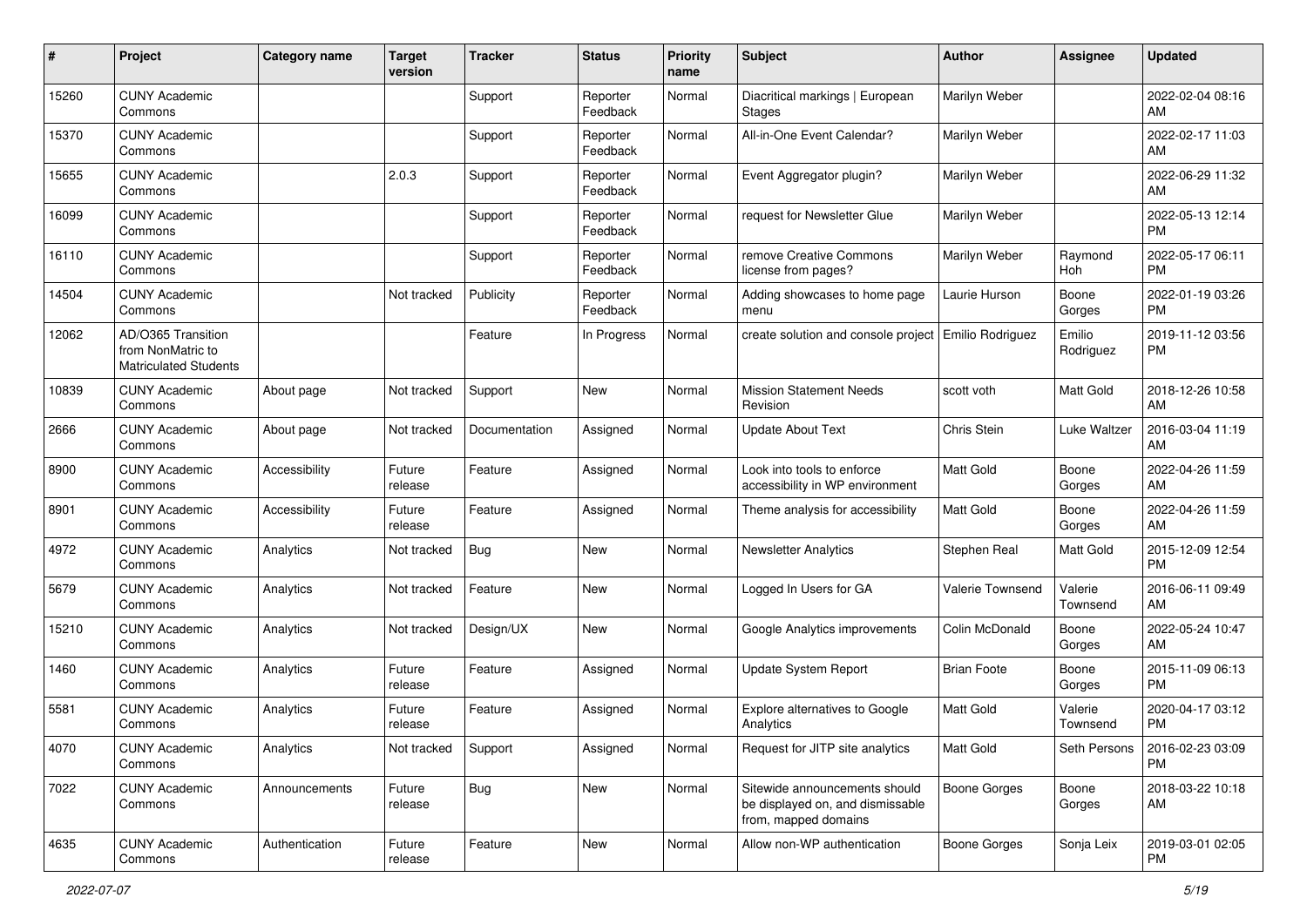| $\#$  | Project                         | <b>Category name</b>      | <b>Target</b><br>version | <b>Tracker</b> | <b>Status</b>        | <b>Priority</b><br>name | <b>Subject</b>                                                     | <b>Author</b>       | Assignee            | <b>Updated</b>                |
|-------|---------------------------------|---------------------------|--------------------------|----------------|----------------------|-------------------------|--------------------------------------------------------------------|---------------------|---------------------|-------------------------------|
| 9720  | <b>CUNY Academic</b><br>Commons | Authentication            | Future<br>release        | Feature        | New                  | Normal                  | The Commons should be an oAuth   Boone Gorges<br>provider          |                     |                     | 2019-03-01 02:04<br><b>PM</b> |
| 6078  | <b>CUNY Academic</b><br>Commons | Blogs (BuddyPress)        | Future<br>release        | Feature        | New                  | Normal                  | <b>Explore Adding Network Blog</b><br>Metadata Plugin              | Luke Waltzer        | Luke Waltzer        | 2016-10-11 10:29<br><b>PM</b> |
| 8835  | <b>CUNY Academic</b><br>Commons | Blogs (BuddyPress)        | Future<br>release        | Feature        | <b>New</b>           | Normal                  | Extend cuny.is shortlinks to sites                                 | Luke Waltzer        | Boone<br>Gorges     | 2022-04-26 11:59<br>AM        |
| 5691  | <b>CUNY Academic</b><br>Commons | <b>Blogs (BuddyPress)</b> | Future<br>release        | <b>Bug</b>     | Assigned             | High                    | Differing numbers on Sites display                                 | <b>Matt Gold</b>    | Raymond<br>Hoh      | 2016-06-13 01:37<br><b>PM</b> |
| 8836  | <b>CUNY Academic</b><br>Commons | <b>Blogs (BuddyPress)</b> | Future<br>release        | Feature        | Assigned             | Normal                  | Redesign site launch process                                       | Matt Gold           | Boone<br>Gorges     | 2019-10-03 02:49<br><b>PM</b> |
| 12350 | <b>CUNY Academic</b><br>Commons | <b>Blogs (BuddyPress)</b> | Not tracked              | Support        | Reporter<br>Feedback | Normal                  | URL creation problem                                               | Marilyn Weber       |                     | 2020-02-03 11:27<br>AM        |
| 11243 | <b>CUNY Academic</b><br>Commons | BuddyPress (misc)         | Future<br>release        | Bug            | New                  | Normal                  | Audit bp-custom.php                                                | Raymond Hoh         | Raymond<br>Hoh      | 2022-04-26 11:59<br>AM        |
| 7624  | <b>CUNY Academic</b><br>Commons | BuddyPress (misc)         | Future<br>release        | Design/UX      | <b>New</b>           | Normal                  | <b>BP</b> Notifications                                            | <b>Luke Waltzer</b> | Paige Dupont        | 2017-02-08 10:43<br><b>PM</b> |
| 58    | <b>CUNY Academic</b><br>Commons | BuddyPress (misc)         | Future<br>release        | Feature        | Assigned             | Low                     | Make member search sortable by<br>last name                        | Roberta Brody       | Boone<br>Gorges     | 2010-08-26 02:38<br><b>PM</b> |
| 310   | <b>CUNY Academic</b><br>Commons | BuddyPress (misc)         | Future<br>release        | Feature        | Assigned             | Low                     | Friend Request Email                                               | <b>Matt Gold</b>    | Samantha<br>Raddatz | 2015-11-09 05:08<br><b>PM</b> |
| 377   | <b>CUNY Academic</b><br>Commons | BuddyPress (misc)         | Future<br>release        | Feature        | Assigned             | Normal                  | Like buttons                                                       | Matt Gold           | Boone<br>Gorges     | 2010-11-16 05:13<br><b>PM</b> |
| 435   | <b>CUNY Academic</b><br>Commons | BuddyPress (misc)         | Future<br>release        | Feature        | Assigned             | Normal                  | Include Avatar Images in Forum<br><b>Post Notification Emails</b>  | Matt Gold           | Boone<br>Gorges     | 2010-12-08 12:40<br><b>PM</b> |
| 500   | <b>CUNY Academic</b><br>Commons | BuddyPress (misc)         | Future<br>release        | Feature        | Assigned             | Normal                  | Export Group Data                                                  | Matt Gold           | Boone<br>Gorges     | 2010-12-19 12:09<br><b>PM</b> |
| 554   | <b>CUNY Academic</b><br>Commons | BuddyPress (misc)         | Future<br>release        | Feature        | Assigned             | Normal                  | Add Trackback notifications to<br>site-wide activity feed          | Matt Gold           | Boone<br>Gorges     | 2015-11-09 06:19<br>PM        |
| 599   | <b>CUNY Academic</b><br>Commons | BuddyPress (misc)         | Future<br>release        | Feature        | Assigned             | Normal                  | Consider adding rating plugins for<br><b>BuddyPress/BBPress</b>    | Matt Gold           | Boone<br>Gorges     | 2011-08-22 06:50<br><b>PM</b> |
| 635   | <b>CUNY Academic</b><br>Commons | BuddyPress (misc)         | Future<br>release        | Feature        | Assigned             | Normal                  | Big Blue Button<br>Videoconferencing in Groups and<br><b>Blogs</b> | <b>Matt Gold</b>    | Boone<br>Gorges     | 2011-03-14 03:24<br>PM        |
| 1423  | <b>CUNY Academic</b><br>Commons | BuddyPress (misc)         | Future<br>release        | Feature        | Assigned             | Low                     | Show an avatar for pingback<br>comment activity items              | Boone Gorges        | Tahir Butt          | 2016-10-24 12:03<br><b>PM</b> |
| 2325  | <b>CUNY Academic</b><br>Commons | BuddyPress (misc)         | Future<br>release        | Feature        | Assigned             | Low                     | Profile should have separate fields<br>for first/last names        | local admin         | Boone<br>Gorges     | 2015-11-09 06:09<br><b>PM</b> |
| 6389  | <b>CUNY Academic</b><br>Commons | <b>BuddyPress Docs</b>    | Future<br>release        | Feature        | <b>New</b>           | Low                     | Make Discussion Area Visible<br>When Editing a Doc                 | <b>Luke Waltzer</b> | Boone<br>Gorges     | 2016-10-21 04:16<br><b>PM</b> |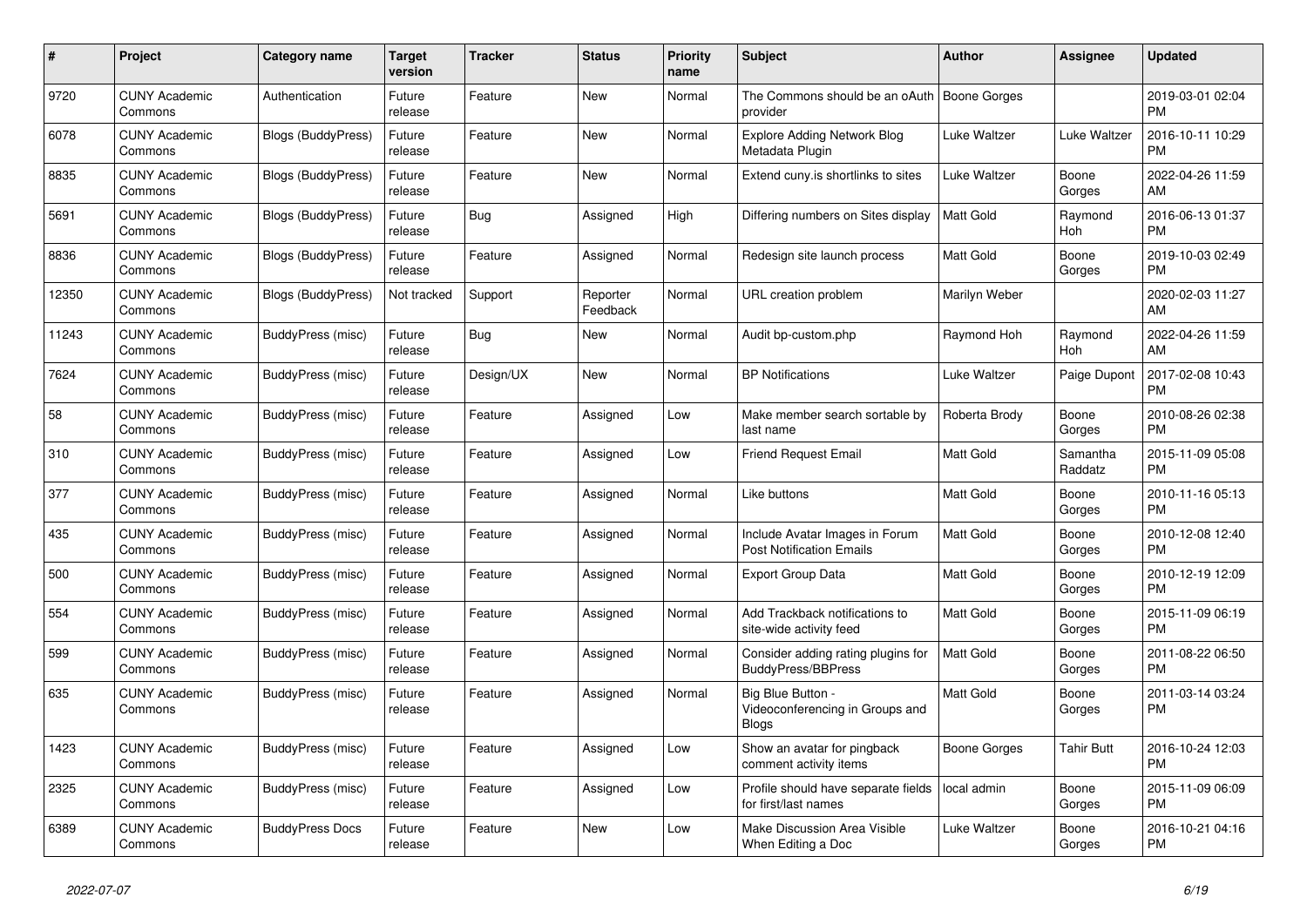| #     | Project                         | Category name          | <b>Target</b><br>version | <b>Tracker</b> | <b>Status</b>        | <b>Priority</b><br>name | <b>Subject</b>                                             | <b>Author</b>           | <b>Assignee</b>      | <b>Updated</b>                |
|-------|---------------------------------|------------------------|--------------------------|----------------|----------------------|-------------------------|------------------------------------------------------------|-------------------------|----------------------|-------------------------------|
| 4226  | <b>CUNY Academic</b><br>Commons | <b>BuddyPress Docs</b> | Future<br>release        | Design/UX      | <b>New</b>           | Normal                  | Add option to connect a Doc with a<br>Group                | Samantha Raddatz        | Samantha<br>Raddatz  | 2015-09-09 04:08<br><b>PM</b> |
| 519   | <b>CUNY Academic</b><br>Commons | <b>BuddyPress Docs</b> | Future<br>release        | Feature        | Assigned             | Low                     | TOC for individual docs - for new<br>BP "wiki-like" plugin | scott voth              | Boone<br>Gorges      | 2015-11-09 05:54<br><b>PM</b> |
| 618   | <b>CUNY Academic</b><br>Commons | <b>BuddyPress Docs</b> | Future<br>release        | Feature        | Assigned             | Normal                  | BuddyPress Docs: export formats                            | <b>Boone Gorges</b>     | Boone<br>Gorges      | 2015-11-09 05:38<br><b>PM</b> |
| 1417  | <b>CUNY Academic</b><br>Commons | <b>BuddyPress Docs</b> | Future<br>release        | Feature        | Assigned             | Low                     | Bulk actions for BuddyPress Docs                           | <b>Boone Gorges</b>     | Boone<br>Gorges      | 2016-10-17 10:41<br><b>PM</b> |
| 1422  | <b>CUNY Academic</b><br>Commons | <b>BuddyPress Docs</b> | Future<br>release        | Feature        | Assigned             | Normal                  | Make "created Doc" activity icons<br>non-mini              | Boone Gorges            | Boone<br>Gorges      | 2015-11-09 05:48<br><b>PM</b> |
| 1744  | <b>CUNY Academic</b><br>Commons | <b>BuddyPress Docs</b> | Future<br>release        | Feature        | Assigned             | Normal                  | Spreadsheet-style Docs                                     | Boone Gorges            | Boone<br>Gorges      | 2015-11-09 06:13<br><b>PM</b> |
| 2523  | <b>CUNY Academic</b><br>Commons | <b>BuddyPress Docs</b> | Future<br>release        | Feature        | Assigned             | Normal                  | Allow Users to Upload Images to<br><b>BP</b> Docs          | Matt Gold               | Boone<br>Gorges      | 2015-11-09 06:14<br><b>PM</b> |
| 13466 | <b>CUNY Academic</b><br>Commons | Cavalcade              | Future<br>release        | Feature        | New                  | Normal                  | Automated cleanup for duplicate<br>Cavalcade tasks         | Boone Gorges            | Boone<br>Gorges      | 2020-10-13 05:24<br><b>PM</b> |
| 14994 | <b>CUNY Academic</b><br>Commons | cdev.gc.cuny.edu       | Not tracked              | Support        | In Progress          | Normal                  | Clear Cache on CDEV                                        | scott voth              | Raymond<br>Hoh       | 2021-12-07 03:51<br><b>PM</b> |
| 4027  | <b>CUNY Academic</b><br>Commons | Commons In A Box       | Not tracked              | Design/UX      | Assigned             | Normal                  | Usability review of CBOX update<br>procedures              | <b>Matt Gold</b>        | Samantha<br>Raddatz  | 2015-05-11 06:36<br>PM        |
| 9060  | <b>CUNY Academic</b><br>Commons | Commons In A Box       | Not tracked              | Bug            | Hold                 | Normal                  | Problems with CBox image library<br>upload                 | Lisa Rhody              | Raymond<br>Hoh       | 2018-01-10 03:26<br><b>PM</b> |
| 12438 | <b>CUNY Academic</b><br>Commons | Courses                | Not tracked              | <b>Bug</b>     | New                  | Normal                  | Site appearing twice                                       | Laurie Hurson           | Boone<br>Gorges      | 2020-02-18 01:34<br><b>PM</b> |
| 10226 | <b>CUNY Academic</b><br>Commons | Courses                | Future<br>release        | Feature        | New                  | Normal                  | Add "My Courses" to drop down<br>list                      | scott voth              | Boone<br>Gorges      | 2021-11-19 12:42<br><b>PM</b> |
| 11789 | <b>CUNY Academic</b><br>Commons | Courses                | Future<br>release        | Feature        | New                  | Normal                  | Ability to remove item from<br>Courses list                | Laurie Hurson           | Sonja Leix           | 2019-09-24 12:28<br><b>PM</b> |
| 11556 | <b>CUNY Academic</b><br>Commons | Courses                | Not tracked              | <b>Bug</b>     | Reporter<br>Feedback | Normal                  | Instructor name given in course<br>listing                 | Tom Harbison            |                      | 2019-06-25 04:12<br><b>PM</b> |
| 9420  | <b>CUNY Academic</b><br>Commons | cuny.is                | Not tracked              | Feature        | New                  | Normal                  | Request for http://cuny.is/streams                         | Raffi<br>Khatchadourian | Marilyn<br>Weber     | 2018-04-02 10:08<br>AM        |
| 10439 | <b>CUNY Academic</b><br>Commons | Design                 | 2.1.0                    | Design/UX      | New                  | Normal                  | Create Style Guide for Commons                             | Sonja Leix              | Sara Cannon          | 2022-06-28 01:43<br><b>PM</b> |
| 2754  | <b>CUNY Academic</b><br>Commons | Design                 | Future<br>release        | Feature        | Assigned             | Normal                  | Determine strategy for CAC logo<br>handling in top header  | Micki Kaufman           | Chris Stein          | 2015-01-05 08:53<br><b>PM</b> |
| 8902  | <b>CUNY Academic</b><br>Commons | Design                 | Not tracked              | Feature        | Assigned             | Normal                  | Report back on research on<br><b>BuddyPress themes</b>     | Matt Gold               | <b>Michael Smith</b> | 2017-11-10 12:31<br><b>PM</b> |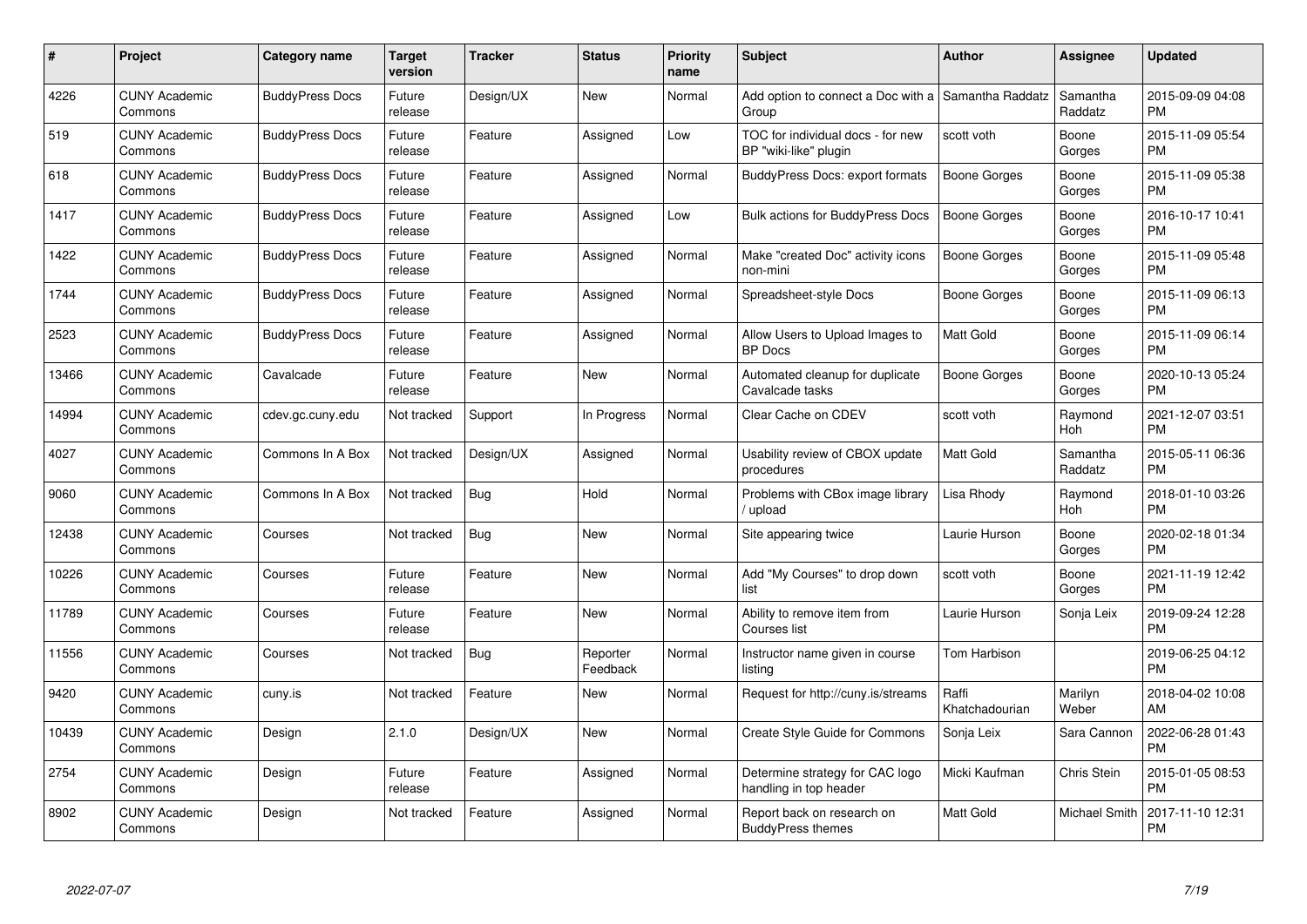| #     | Project                         | <b>Category name</b>       | <b>Target</b><br>version | <b>Tracker</b> | <b>Status</b>        | <b>Priority</b><br>name | <b>Subject</b>                                                                    | <b>Author</b>       | <b>Assignee</b> | <b>Updated</b>                |
|-------|---------------------------------|----------------------------|--------------------------|----------------|----------------------|-------------------------|-----------------------------------------------------------------------------------|---------------------|-----------------|-------------------------------|
| 860   | <b>CUNY Academic</b><br>Commons | Design                     | Future<br>release        | Design/UX      | Assigned             | Normal                  | <b>Standardize Button Treatment</b><br>Across the Commons                         | Chris Stein         | Chris Stein     | 2014-05-01 09:45<br>AM        |
| 16199 | <b>CUNY Academic</b><br>Commons | <b>Directories</b>         | 2.0.3                    | Bug            | New                  | Normal                  | Removed "Semester" Filter from<br><b>Courses Directory</b>                        | Laurie Hurson       | Boone<br>Gorges | 2022-06-29 11:32<br>AM        |
| 4225  | <b>CUNY Academic</b><br>Commons | DiRT Integration           | Future<br>release        | Design/UX      | New                  | Normal                  | Add information to DIRT page (in<br>Create a Group)                               | Samantha Raddatz    | Matt Gold       | 2015-06-26 03:14<br><b>PM</b> |
| 3524  | <b>CUNY Academic</b><br>Commons | Documentation              | Not tracked              | Documentation  | Assigned             | Normal                  | Post describing all you can do<br>when starting up a new blog/group               | Matt Gold           | scott voth      | 2014-10-04 12:56<br><b>PM</b> |
| 14496 | <b>CUNY Academic</b><br>Commons | Domain Mapping             | Future<br>release        | <b>Bug</b>     | <b>New</b>           | Normal                  | Mapped domain SSO uses<br>third-party cookies                                     | Raymond Hoh         | Raymond<br>Hoh  | 2021-05-24 04:03<br><b>PM</b> |
| 10982 | <b>CUNY Academic</b><br>Commons | Domain Mapping             | Not tracked              | Support        | Reporter<br>Feedback | Normal                  | <b>CNAME</b> question                                                             | scott voth          |                 | 2019-01-22 04:29<br><b>PM</b> |
| 11493 | <b>CUNY Academic</b><br>Commons | Domain Mapping             | Not tracked              | Support        | Reporter<br>Feedback | Normal                  | Domain Mapping Request - Talia<br>Schaffer                                        | scott voth          | Matt Gold       | 2019-08-06 08:39<br>AM        |
| 1166  | <b>CUNY Academic</b><br>Commons | <b>Email Invitations</b>   | Future<br>release        | Feature        | New                  | Low                     | Better organizational tools for Sent   Boone Gorges<br>Invites                    |                     | Boone<br>Gorges | 2015-11-09 06:02<br><b>PM</b> |
| 1167  | <b>CUNY Academic</b><br>Commons | <b>Email Invitations</b>   | Future<br>release        | Feature        | New                  | Low                     | Allow email invitations to be resent                                              | Boone Gorges        | Boone<br>Gorges | 2015-11-12 12:53<br>AM        |
| 1165  | <b>CUNY Academic</b><br>Commons | <b>Email Invitations</b>   | Future<br>release        | Feature        | Assigned             | Low                     | Allow saved lists of invitees under<br>Send Invites                               | <b>Boone Gorges</b> | Boone<br>Gorges | 2015-11-09 06:03<br><b>PM</b> |
| 5992  | <b>CUNY Academic</b><br>Commons | <b>Email Notifications</b> | Future<br>release        | Feature        | <b>New</b>           | Normal                  | Changing the From line of<br>autogenerated blog emails                            | Marilyn Weber       |                 | 2018-09-27 05:19<br><b>PM</b> |
| 12042 | <b>CUNY Academic</b><br>Commons | <b>Email Notifications</b> | Future<br>release        | Feature        | <b>New</b>           | Normal                  | Improved error logging for BPGES<br>send queue                                    | <b>Boone Gorges</b> | Boone<br>Gorges | 2021-11-19 12:25<br><b>PM</b> |
| 333   | <b>CUNY Academic</b><br>Commons | <b>Email Notifications</b> | Future<br>release        | Feature        | Assigned             | Low                     | Delay Forum Notification Email<br>Delivery Until After Editing Period<br>Ends     | <b>Matt Gold</b>    | Raymond<br>Hoh  | 2015-11-09 06:01<br><b>PM</b> |
| 15604 | <b>CUNY Academic</b><br>Commons | <b>Email Notifications</b> | Future<br>release        | Feature        | Assigned             | Normal                  | <b>Restructure Commons Group</b><br>Digest Email Messages                         | <b>Matt Gold</b>    | Boone<br>Gorges | 2022-05-26 10:45<br>AM        |
| 9979  | <b>CUNY Academic</b><br>Commons | <b>Email Notifications</b> | Not tracked              | <b>Bug</b>     | Reporter<br>Feedback | Normal                  | Reports of slow email activation<br>emails                                        | Matt Gold           | Boone<br>Gorges | 2018-08-29 09:40<br><b>PM</b> |
| 11971 | <b>CUNY Academic</b><br>Commons | <b>Email Notifications</b> | Future<br>release        | <b>Bug</b>     | Reporter<br>Feedback | Low                     | Pictures obscured in emailed post<br>notifications                                | Marilyn Weber       | Raymond<br>Hoh  | 2019-11-21 01:14<br><b>PM</b> |
| 6749  | <b>CUNY Academic</b><br>Commons | Events                     | Future<br>release        | <b>Bug</b>     | <b>New</b>           | Low                     | BPEO iCal request can trigger<br>very large number of DB queries                  | Boone Gorges        | Raymond<br>Hoh  | 2016-11-15 10:09<br><b>PM</b> |
| 4481  | <b>CUNY Academic</b><br>Commons | Events                     | Future<br>release        | Feature        | <b>New</b>           | Normal                  | Group admins/mods should have<br>the ability to unlink an event from<br>the group | <b>Boone Gorges</b> | Boone<br>Gorges | 2017-04-24 03:53<br><b>PM</b> |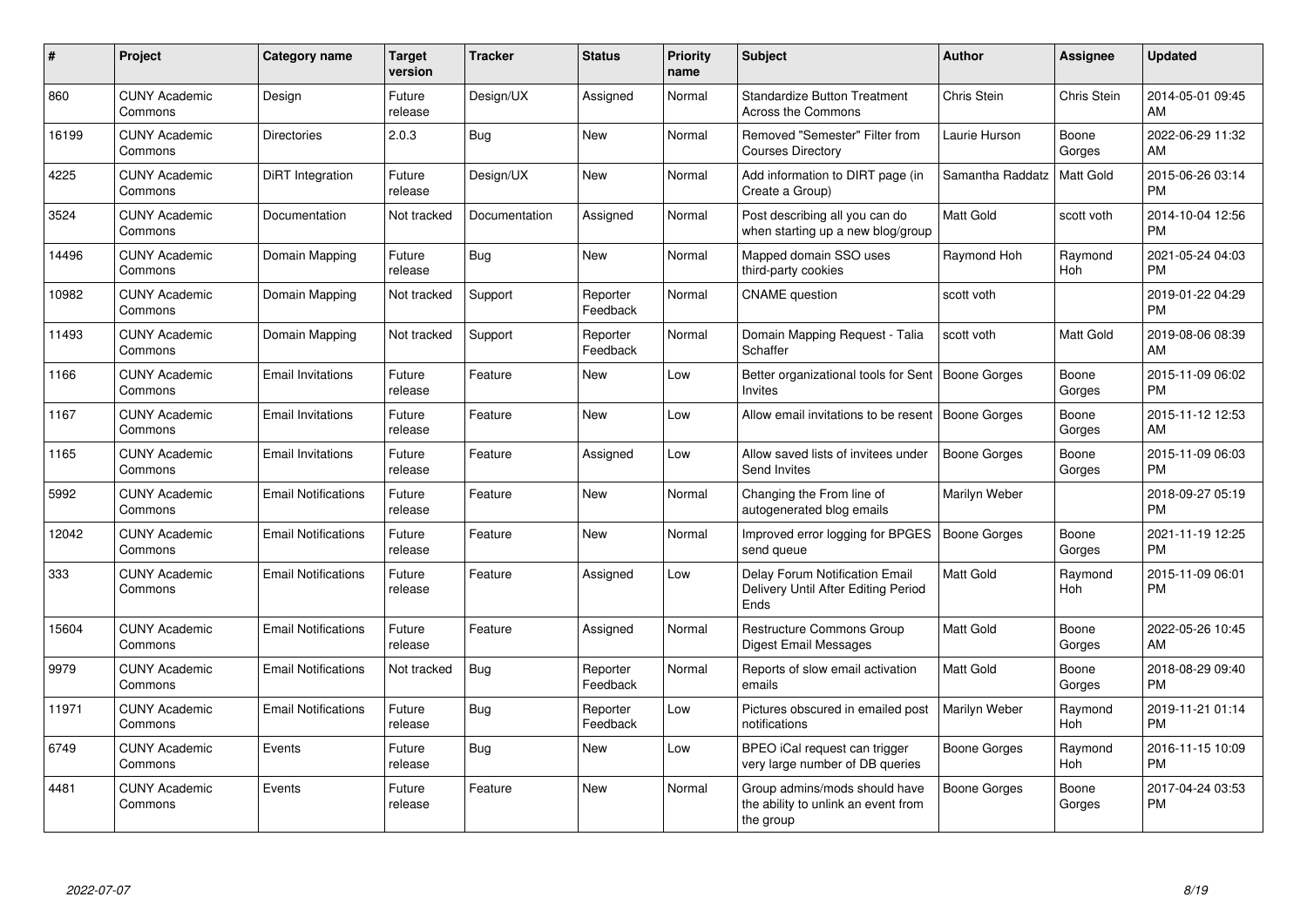| #     | <b>Project</b>                  | Category name      | <b>Target</b><br>version | <b>Tracker</b> | <b>Status</b>        | <b>Priority</b><br>name | <b>Subject</b>                                                                      | <b>Author</b>           | <b>Assignee</b>     | <b>Updated</b>                |
|-------|---------------------------------|--------------------|--------------------------|----------------|----------------------|-------------------------|-------------------------------------------------------------------------------------|-------------------------|---------------------|-------------------------------|
| 11531 | <b>CUNY Academic</b><br>Commons | Events             | Future<br>release        | Feature        | <b>New</b>           | Normal                  | Main Events calendar should<br>include non-public events that user<br>has access to | scott voth              | Boone<br>Gorges     | 2019-06-11 10:00<br>AM        |
| 4592  | <b>CUNY Academic</b><br>Commons | Events             | Future<br>release        | Design/UX      | New                  | Normal                  | Event Creation - Venue Dropdown<br>Slow                                             | Samantha Raddatz        | Boone<br>Gorges     | 2015-09-14 04:56<br><b>PM</b> |
| 4438  | <b>CUNY Academic</b><br>Commons | Events             | Future<br>release        | Bug            | Assigned             | Normal                  | Events Calendar - Export<br><b>Recurring Events</b>                                 | scott voth              | Daniel Jones        | 2016-05-23 04:25<br>PM        |
| 3475  | <b>CUNY Academic</b><br>Commons | Events             | Future<br>release        | Feature        | Assigned             | Normal                  | Request to add plugin to<br>streamline room<br>booking/appointment booking          | Naomi Barrettara        | Boone<br>Gorges     | 2014-12-01 05:14<br><b>PM</b> |
| 4053  | <b>CUNY Academic</b><br>Commons | Events             | Future<br>release        | Feature        | Assigned             | Normal                  | Create new tab for past events                                                      | Matt Gold               | Boone<br>Gorges     | 2015-05-12 02:10<br><b>PM</b> |
| 4238  | <b>CUNY Academic</b><br>Commons | Events             | Future<br>release        | Feature        | Assigned             | Normal                  | Copy Events to Other Groups?                                                        | Matt Gold               | Boone<br>Gorges     | 2015-07-02 10:08<br>AM        |
| 5016  | <b>CUNY Academic</b><br>Commons | Events             | Future<br>release        | Feature        | Assigned             | Low                     | Allow comments to be posted on<br>events                                            | <b>Matt Gold</b>        | Raymond<br>Hoh      | 2019-03-01 02:23<br><b>PM</b> |
| 5696  | <b>CUNY Academic</b><br>Commons | Events             | Future<br>release        | Feature        | Assigned             | Normal                  | Events Calendar - display options<br>calendar aggregation                           | Matt Gold               | Boone<br>Gorges     | 2016-10-13 11:44<br>AM        |
| 4903  | <b>CUNY Academic</b><br>Commons | Events             | Future<br>release        | Design/UX      | Assigned             | Normal                  | Improving visual appearance of<br>event calendars                                   | <b>Matt Gold</b>        | Boone<br>Gorges     | 2016-10-13 11:51<br>AM        |
| 11077 | <b>CUNY Academic</b><br>Commons | Events             | Not tracked              | Feature        | Reporter<br>Feedback | Normal                  | Show event category description<br>in event list view                               | Raffi<br>Khatchadourian |                     | 2019-02-12 10:38<br><b>PM</b> |
| 3580  | <b>CUNY Academic</b><br>Commons | Group Blogs        | Future<br>release        | Feature        | <b>New</b>           | Normal                  | Multiple blogs per group                                                            | Boone Gorges            | Boone<br>Gorges     | 2018-02-20 02:02<br><b>PM</b> |
| 653   | <b>CUNY Academic</b><br>Commons | <b>Group Blogs</b> | Future<br>release        | Feature        | Assigned             | Normal                  | Redesign Integration of Groups<br>and Blogs                                         | <b>Matt Gold</b>        | Samantha<br>Raddatz | 2015-11-09 05:40<br><b>PM</b> |
| 8756  | <b>CUNY Academic</b><br>Commons | Group Blogs        | Future<br>release        | Feature        | Hold                 | Normal                  | Connect multiple blogs to one<br>group?                                             | Matt Gold               | Boone<br>Gorges     | 2017-09-30 10:42<br>AM        |
| 5317  | <b>CUNY Academic</b><br>Commons | Group Blogs        | Not tracked              | <b>Bug</b>     | Reporter<br>Feedback | Normal                  | Notifications of New Post Didn't<br>Come                                            | Luke Waltzer            | Samantha<br>Raddatz | 2016-03-21 10:41<br><b>PM</b> |
| 11834 | <b>CUNY Academic</b><br>Commons | <b>Group Files</b> | Future<br>release        | Feature        | <b>New</b>           | Normal                  | Improved tools for managing<br>group file folders                                   | Boone Gorges            | Sonja Leix          | 2019-09-06 03:55<br><b>PM</b> |
| 12091 | <b>CUNY Academic</b><br>Commons | <b>Group Files</b> | Future<br>release        | Feature        | <b>New</b>           | Normal                  | Improved pre-upload file validation<br>for bp-group-documents                       | <b>Boone Gorges</b>     | Boone<br>Gorges     | 2019-11-14 01:21<br><b>PM</b> |
| 1192  | <b>CUNY Academic</b><br>Commons | <b>Group Files</b> | Future<br>release        | Feature        | Assigned             | Low                     | When posting group files, allow<br>users to add a category without<br>saving        | <b>Matt Gold</b>        | Raymond<br>Hoh      | 2015-11-09 05:53<br><b>PM</b> |
| 3080  | <b>CUNY Academic</b><br>Commons | Group Files        | Future<br>release        | Feature        | Assigned             | Low                     | Create a system to keep track of<br>file changes                                    | <b>Matt Gold</b>        | Boone<br>Gorges     | 2014-02-26 10:04<br><b>PM</b> |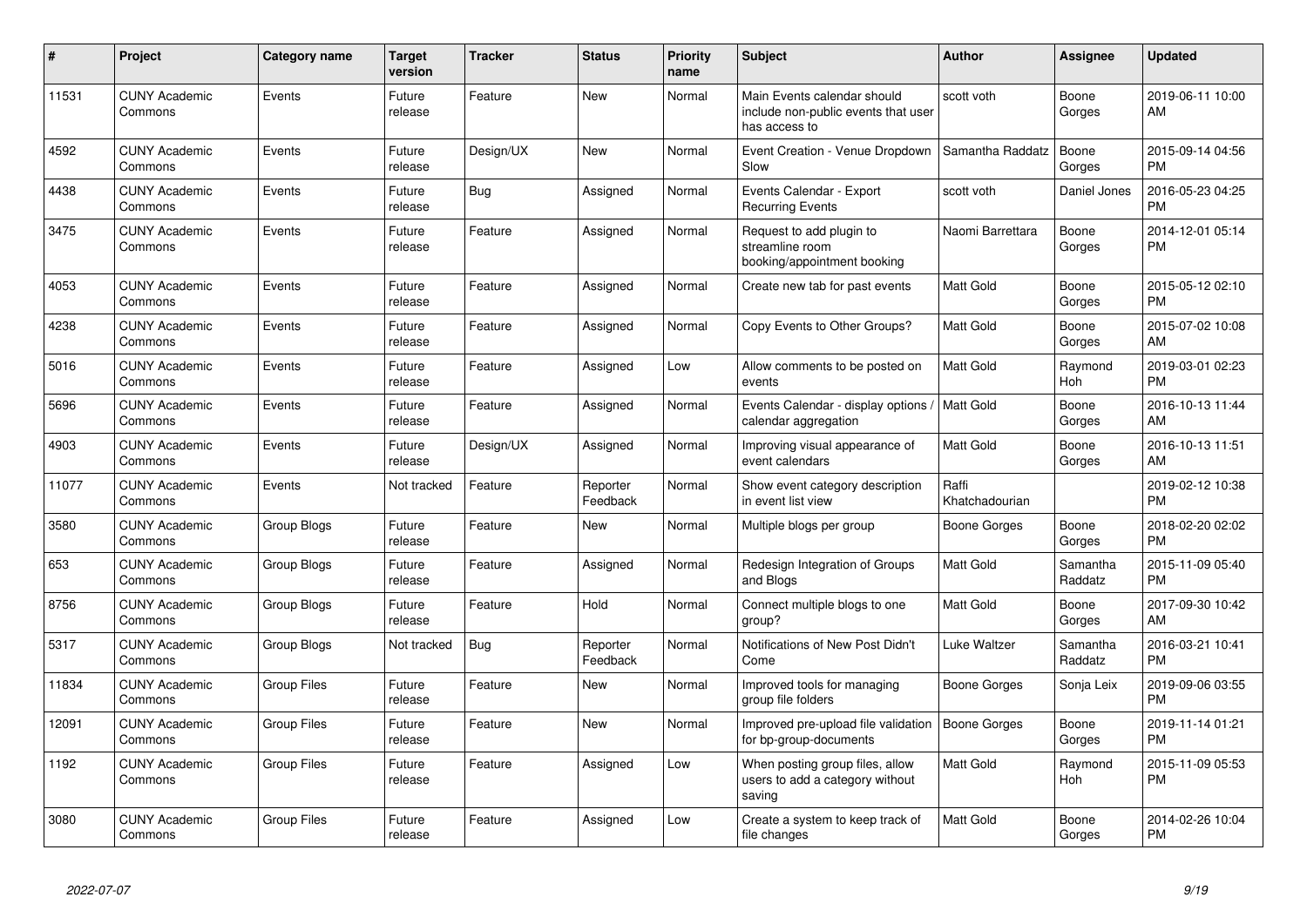| $\#$  | Project                         | <b>Category name</b> | <b>Target</b><br>version | <b>Tracker</b> | <b>Status</b>        | <b>Priority</b><br>name | <b>Subject</b>                                            | <b>Author</b>    | <b>Assignee</b>     | <b>Updated</b>                |
|-------|---------------------------------|----------------------|--------------------------|----------------|----------------------|-------------------------|-----------------------------------------------------------|------------------|---------------------|-------------------------------|
| 3354  | <b>CUNY Academic</b><br>Commons | <b>Group Files</b>   | Future<br>release        | Feature        | Assigned             | Low                     | Allow Group Download of Multiple<br><b>Selected Files</b> | <b>Matt Gold</b> | <b>Chris Stein</b>  | 2014-08-01 08:50<br>AM        |
| 7928  | <b>CUNY Academic</b><br>Commons | Group Forums         | Not tracked              | Bug            | <b>New</b>           | Normal                  | Duplicate Forum post                                      | Luke Waltzer     | Raymond<br>Hoh      | 2017-04-11 09:27<br><b>PM</b> |
| 13457 | <b>CUNY Academic</b><br>Commons | Group Forums         | 2.0.3                    | <b>Bug</b>     | <b>New</b>           | High                    | Forum post not sending<br>notifications                   | Filipa Calado    | Raymond<br>Hoh      | 2022-06-29 11:32<br>AM        |
| 13199 | <b>CUNY Academic</b><br>Commons | Group Forums         | Future<br>release        | Feature        | <b>New</b>           | Normal                  | <b>Favoring Groups over bbPress</b><br>plugin             | Colin McDonald   | Colin<br>McDonald   | 2021-11-19 12:28<br><b>PM</b> |
| 13358 | <b>CUNY Academic</b><br>Commons | Group Forums         | Future<br>release        | Feature        | <b>New</b>           | Normal                  | Improved UI for group forum<br>threading settings         | Boone Gorges     | Raymond<br>Hoh      | 2021-11-19 12:27<br><b>PM</b> |
| 3059  | <b>CUNY Academic</b><br>Commons | Group Forums         | Future<br>release        | Design/UX      | <b>New</b>           | Normal                  | Forum Post Permissable Content<br><b>Explanatory Text</b> | Chris Stein      | Chris Stein         | 2015-04-02 11:27<br>AM        |
| 5268  | <b>CUNY Academic</b><br>Commons | Group Forums         | Future<br>release        | <b>Bug</b>     | Assigned             | Normal                  | Long-time to post to multiple<br>groups                   | Luke Waltzer     | Daniel Jones        | 2016-09-07 06:31<br><b>PM</b> |
| 9835  | <b>CUNY Academic</b><br>Commons | Group Forums         | Future<br>release        | <b>Bug</b>     | Assigned             | Normal                  | add a "like" function?                                    | Marilyn Weber    | <b>Erik Trainer</b> | 2018-06-05 01:49<br><b>PM</b> |
| 585   | <b>CUNY Academic</b><br>Commons | Group Forums         | Future<br>release        | Feature        | Assigned             | Normal                  | Merge Forum Topics                                        | Sarah Morgano    | Boone<br>Gorges     | 2011-07-06 04:11<br><b>PM</b> |
| 3192  | <b>CUNY Academic</b><br>Commons | Group Forums         | Future<br>release        | Feature        | Assigned             | Normal                  | Customizable forum views for<br>bbPress 2.x group forums  | Boone Gorges     | Raymond<br>Hoh      | 2015-11-09 12:47<br><b>PM</b> |
| 3193  | <b>CUNY Academic</b><br>Commons | Group Forums         | Future<br>release        | Feature        | Assigned             | Normal                  | bbPress 2.x dynamic roles and<br><b>RBE</b>               | Boone Gorges     | Boone<br>Gorges     | 2014-09-30 01:30<br><b>PM</b> |
| 10659 | <b>CUNY Academic</b><br>Commons | Group Forums         | Future<br>release        | Feature        | Assigned             | Normal                  | Post to multiple groups via email                         | <b>Matt Gold</b> | Raymond<br>Hoh      | 2018-11-15 12:54<br>AM        |
| 4221  | <b>CUNY Academic</b><br>Commons | Group Forums         | Future<br>release        | Design/UX      | Assigned             | Normal                  | Add 'Number of Posts' display<br>option to Forum page     | Samantha Raddatz | Samantha<br>Raddatz | 2015-06-26 02:21<br><b>PM</b> |
| 6392  | <b>CUNY Academic</b><br>Commons | Group Forums         | Future<br>release        | Design/UX      | Assigned             | Low                     | Composition/Preview Panes in<br>Forum Posts               | Luke Waltzer     | Paige Dupont        | 2016-10-21 04:26<br><b>PM</b> |
| 13328 | <b>CUNY Academic</b><br>Commons | Group Forums         | Not tracked              | <b>Bug</b>     | Reporter<br>Feedback | Normal                  | cross-posting in two related<br>groups                    | Marilyn Weber    | Raymond<br>Hoh      | 2020-09-15 10:39<br><b>PM</b> |
| 2610  | <b>CUNY Academic</b><br>Commons | Group Invitations    | Future<br>release        | Feature        | Assigned             | Low                     | Request: Custom invitation<br>message to group invites    | local admin      | Boone<br>Gorges     | 2015-11-09 06:13<br><b>PM</b> |
| 3308  | <b>CUNY Academic</b><br>Commons | Group Invitations    | Future<br>release        | Feature        | Assigned             | Normal                  | Allow members to rescind group<br>invitations             | <b>Matt Gold</b> | Boone<br>Gorges     | 2015-04-01 08:53<br><b>PM</b> |
| 1456  | <b>CUNY Academic</b><br>Commons | Group Invitations    | Future<br>release        | Feature        | Reporter<br>Feedback | Low                     | Invite to Group Button from Profile<br>Field              | <b>Matt Gold</b> | Samantha<br>Raddatz | 2015-11-09 05:59<br><b>PM</b> |
| 3419  | CUNY Academic<br>Commons        | Group Invitations    | 1.6.14                   | Bug            | Testing<br>Required  | Normal                  | Neatening the display of<br>messages on group requests    | <b>Matt Gold</b> | Boone<br>Gorges     | 2014-09-01 09:29<br>PM        |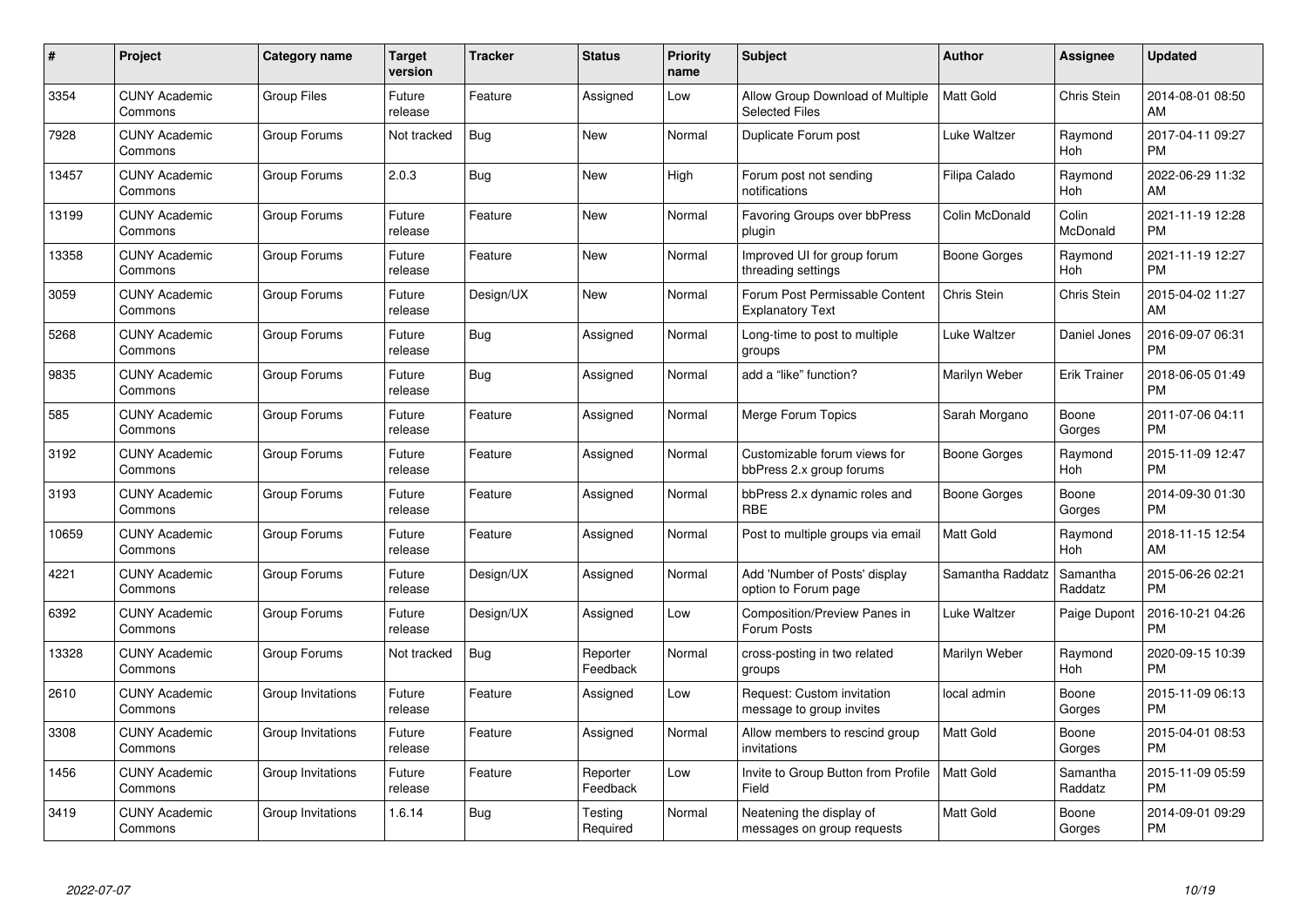| #     | Project                         | <b>Category name</b>           | <b>Target</b><br>version | <b>Tracker</b> | <b>Status</b>        | <b>Priority</b><br>name | <b>Subject</b>                                                                             | Author              | <b>Assignee</b>     | <b>Updated</b>                |
|-------|---------------------------------|--------------------------------|--------------------------|----------------|----------------------|-------------------------|--------------------------------------------------------------------------------------------|---------------------|---------------------|-------------------------------|
| 13370 | <b>CUNY Academic</b><br>Commons | Group Library                  | Future<br>release        | Feature        | <b>New</b>           | Normal                  | Library bulk deletion and folder<br>editing                                                | Colin McDonald      | Boone<br>Gorges     | 2020-10-13 10:41<br>AM        |
| 13650 | <b>CUNY Academic</b><br>Commons | Group Library                  | Future<br>release        | Feature        | New                  | Normal                  | Forum Attachments in Group<br>Library                                                      | Laurie Hurson       |                     | 2021-11-19 12:30<br><b>PM</b> |
| 14309 | <b>CUNY Academic</b><br>Commons | Group Library                  | Future<br>release        | Feature        | New                  | Normal                  | Better handling of<br>bp group document file download<br>attempts when file is not present | <b>Boone Gorges</b> | Boone<br>Gorges     | 2021-11-19 12:28<br><b>PM</b> |
| 481   | <b>CUNY Academic</b><br>Commons | Groups (misc)                  | Future<br>release        | Feature        | Assigned             | Normal                  | ability to archive inactive groups<br>and blogs                                            | Michael Mandiberg   | Samantha<br>Raddatz | 2015-11-09 05:56<br><b>PM</b> |
| 3458  | <b>CUNY Academic</b><br>Commons | Groups (misc)                  | Future<br>release        | Feature        | Assigned             | Normal                  | Filter Members of Group by<br>Campus                                                       | Michael Smith       | Samantha<br>Raddatz | 2014-09-26 08:32<br><b>PM</b> |
| 9015  | <b>CUNY Academic</b><br>Commons | Groups (misc)                  | Not tracked              | Outreach       | Assigned             | Normal                  | Email group admins the email<br>addresses of their groups                                  | <b>Matt Gold</b>    | Matt Gold           | 2018-01-02 09:54<br>AM        |
| 1544  | <b>CUNY Academic</b><br>Commons | Groups (misc)                  | Future<br>release        | Feature        | Reporter<br>Feedback | Normal                  | Group Filtering and Sorting                                                                | <b>Matt Gold</b>    | Chris Stein         | 2019-03-01 02:25<br><b>PM</b> |
| 7115  | <b>CUNY Academic</b><br>Commons | Groups (misc)                  | Future<br>release        | Feature        | Reporter<br>Feedback | Normal                  | make licensing info clear during<br>group creation                                         | <b>Matt Gold</b>    | Raymond<br>Hoh      | 2020-12-08 11:32<br>AM        |
| 12446 | <b>CUNY Academic</b><br>Commons | Groups (misc)                  | Future<br>release        | Feature        | Reporter<br>Feedback | Normal                  | Toggle default site to group forum<br>posting                                              | Laurie Hurson       | Laurie Hurson       | 2020-03-10 11:57<br>AM        |
| 11883 | <b>CUNY Academic</b><br>Commons | Help/Codex                     | Not tracked              | Support        | New                  | Normal                  | Need Embedding Help Page<br>Update (Tableau)                                               | Anthony Wheeler     | scott voth          | 2019-09-24 08:49<br>AM        |
| 12392 | <b>CUNY Academic</b><br>Commons | Help/Codex                     | Not tracked              | Documentation  | New                  | Normal                  | Updates to Common Commons<br>Questions on Help Page                                        | scott voth          | Margaret<br>Galvan  | 2020-02-11 10:53<br>AM        |
| 6995  | <b>CUNY Academic</b><br>Commons | Home Page                      | Not tracked              | <b>Bug</b>     | Assigned             | Normal                  | member filter on homepage not<br>working                                                   | Matt Gold           | Raymond<br>Hoh      | 2016-12-11 09:46<br><b>PM</b> |
| 1888  | <b>CUNY Academic</b><br>Commons | Home Page                      | Future<br>release        | Feature        | Assigned             | Normal                  | Refactor BP MPO Activity Filter to<br>support proper pagination                            | Sarah Morgano       | Boone<br>Gorges     | 2014-05-01 07:11<br><b>PM</b> |
| 1983  | <b>CUNY Academic</b><br>Commons | Home Page                      | Future<br>release        | Feature        | Assigned             | Low                     | Media Library integration with<br>Featured Content plugin                                  | <b>Boone Gorges</b> | Dominic<br>Giglio   | 2014-03-17 10:34<br>AM        |
| 4980  | <b>CUNY Academic</b><br>Commons | Home Page                      | Future<br>release        | Feature        | Assigned             | Normal                  | CAC Featured Content -- Adding<br>Randomization                                            | <b>Matt Gold</b>    | Boone<br>Gorges     | 2016-12-12 03:01<br><b>PM</b> |
| 10580 | <b>CUNY Academic</b><br>Commons | Information<br>Architecture    | Future<br>release        | Design/UX      | New                  | Normal                  | Primary nav item review                                                                    | <b>Boone Gorges</b> | Sara Cannon         | 2022-06-28 01:29<br><b>PM</b> |
| 13891 | <b>CUNY Academic</b><br>Commons | Internal Tools and<br>Workflow | 2.1.0                    | Feature        | New                  | Normal                  | Migrate automated linting to<br>GitHub Actions                                             | Boone Gorges        | Jeremy Felt         | 2022-06-29 11:13<br>AM        |
| 15194 | <b>CUNY Academic</b><br>Commons | Internal Tools and<br>Workflow | 2.1.0                    | Feature        | New                  | Normal                  | PHPCS sniff for un-restored<br>switch_to_blog() calls                                      | Boone Gorges        | Jeremy Felt         | 2022-05-26 10:45<br>AM        |
| 3230  | <b>CUNY Academic</b><br>Commons | Internal Tools and<br>Workflow | Not tracked              | Feature        | Assigned             | High                    | Scripts for quicker<br>provisioning/updating of<br>development environments                | Boone Gorges        | Boone<br>Gorges     | 2016-01-26 04:54<br><b>PM</b> |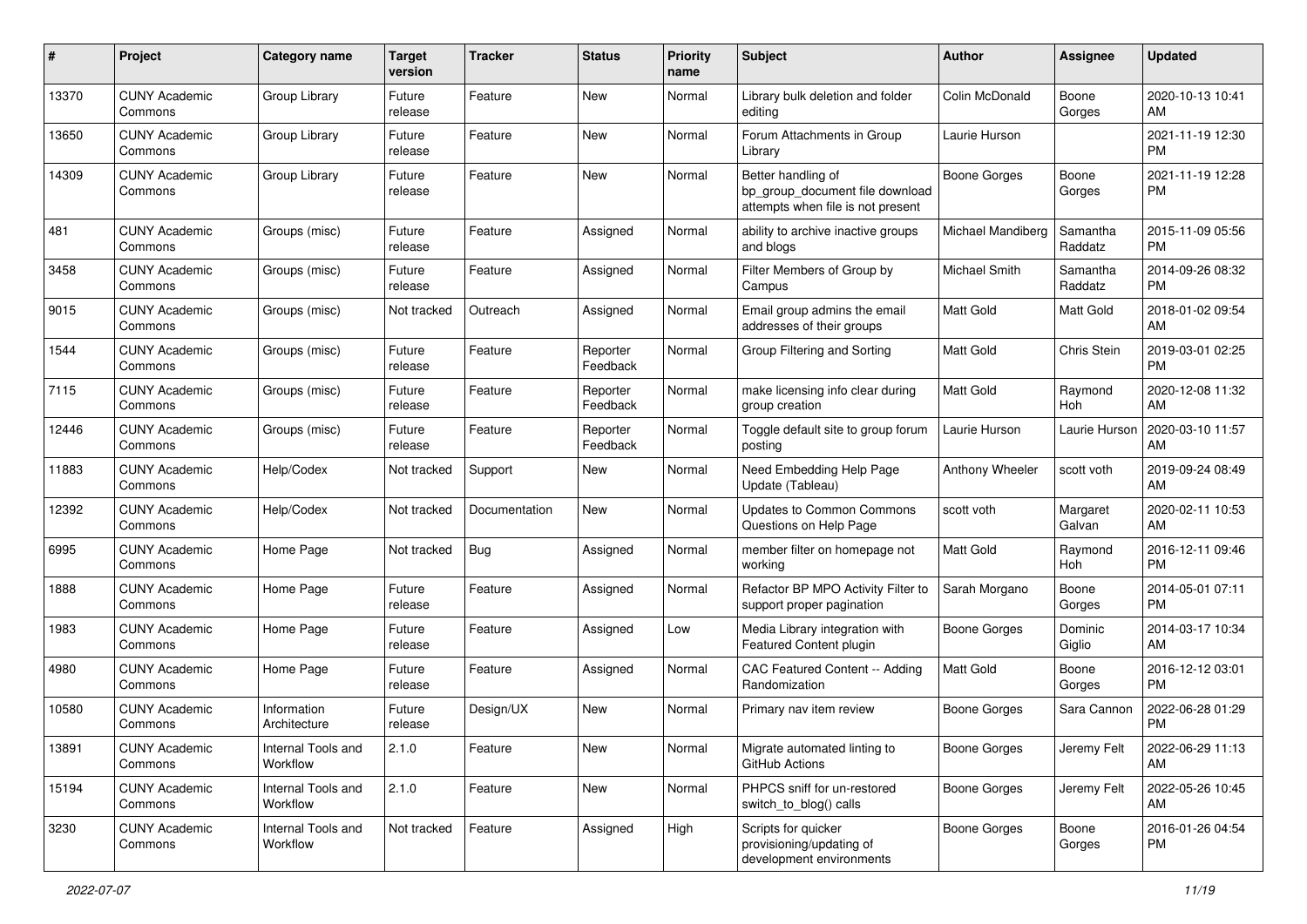| #     | Project                         | <b>Category name</b>    | <b>Target</b><br>version | <b>Tracker</b> | <b>Status</b>        | <b>Priority</b><br>name | <b>Subject</b>                                                                             | <b>Author</b>           | <b>Assignee</b>  | <b>Updated</b>                |
|-------|---------------------------------|-------------------------|--------------------------|----------------|----------------------|-------------------------|--------------------------------------------------------------------------------------------|-------------------------|------------------|-------------------------------|
| 12382 | <b>CUNY Academic</b><br>Commons | Membership              | Not tracked              | Support        | New                  | Normal                  | Email request change                                                                       | Marilyn Weber           | Marilyn<br>Weber | 2020-02-06 12:56<br><b>PM</b> |
| 5234  | <b>CUNY Academic</b><br>Commons | Membership              | Future<br>release        | Feature        | Assigned             | Normal                  | Write Unconfirmed patch for WP                                                             | <b>Boone Gorges</b>     | Boone<br>Gorges  | 2016-10-24 11:18<br>AM        |
| 4535  | <b>CUNY Academic</b><br>Commons | My Commons              | Future<br>release        | <b>Bug</b>     | New                  | Low                     | My Commons filter issue                                                                    | scott voth              | Raymond<br>Hoh   | 2015-09-01 11:17<br>AM        |
| 3565  | <b>CUNY Academic</b><br>Commons | My Commons              | Not tracked              | Documentation  | New                  | Normal                  | Load Newest inconsistencies                                                                | Chris Stein             | scott voth       | 2015-11-09 01:16<br><b>PM</b> |
| 3330  | <b>CUNY Academic</b><br>Commons | My Commons              | Future<br>release        | Feature        | Assigned             | Normal                  | 'Commons Information" tool                                                                 | Boone Gorges            | Chris Stein      | 2014-09-22 08:46<br><b>PM</b> |
| 3517  | <b>CUNY Academic</b><br>Commons | My Commons              | Future<br>release        | Feature        | Assigned             | Normal                  | Mute/Unmute My Commons<br>updates                                                          | <b>Matt Gold</b>        | Raymond<br>Hoh   | 2015-11-09 01:19<br><b>PM</b> |
| 3536  | <b>CUNY Academic</b><br>Commons | My Commons              | Future<br>release        | Feature        | Assigned             | Normal                  | Infinite Scroll on My Commons<br>page                                                      | Matt Gold               | Raymond<br>Hoh   | 2015-04-13 04:42<br><b>PM</b> |
| 3577  | <b>CUNY Academic</b><br>Commons | My Commons              | Future<br>release        | Design/UX      | Assigned             | Normal                  | Replies to items in My Commons                                                             | <b>Matt Gold</b>        | Raymond<br>Hoh   | 2015-04-09 05:19<br><b>PM</b> |
| 8440  | <b>CUNY Academic</b><br>Commons | Onboarding              | Not tracked              | <b>Bug</b>     | New                  | Normal                  | Create Test Email Accounts for<br><b>Onboarding Project</b>                                | Stephen Real            | Stephen Real     | 2017-08-01 09:49<br><b>PM</b> |
| 9028  | <b>CUNY Academic</b><br>Commons | Onboarding              | Future<br>release        | Feature        | Assigned             | Normal                  | suggest groups to new members<br>during the registration process                           | Matt Gold               | Chris Stein      | 2018-10-24 12:34<br><b>PM</b> |
| 9895  | <b>CUNY Academic</b><br>Commons | Onboarding              | Future<br>release        | Feature        | Assigned             | Normal                  | Add "Accept Invitation"<br>link/button/function to Group<br>and/or Site invitation emails? | Luke Waltzer            | Boone<br>Gorges  | 2018-06-07 12:42<br>PM        |
| 5955  | <b>CUNY Academic</b><br>Commons | Outreach                | Future<br>release        | Feature        | Assigned             | Normal                  | Create auto-newsletter for<br>commons members                                              | <b>Matt Gold</b>        | Luke Waltzer     | 2016-08-30 10:34<br>AM        |
| 10794 | <b>CUNY Academic</b><br>Commons | Performance             | Not tracked              | <b>Bug</b>     | New                  | Normal                  | Memcached connection<br>occasionally breaks                                                | <b>Boone Gorges</b>     | Boone<br>Gorges  | 2018-12-06 03:30<br><b>PM</b> |
| 14908 | <b>CUNY Academic</b><br>Commons | Performance             |                          | <b>Bug</b>     | New                  | Normal                  | Stale object cache on cdev                                                                 | Raymond Hoh             | Boone<br>Gorges  | 2021-12-07 09:45<br>AM        |
| 15242 | <b>CUNY Academic</b><br>Commons | Performance             | Not tracked              | <b>Bug</b>     | Reporter<br>Feedback | Normal                  | Slugist site                                                                               | Raffi<br>Khatchadourian | Boone<br>Gorges  | 2022-02-07 11:14<br>AM        |
| 14787 | <b>CUNY Academic</b><br>Commons | Plugin Packages         | Future<br>release        | Feature        | New                  | Normal                  | Creating a "Design" plugin<br>package                                                      | Laurie Hurson           | scott voth       | 2022-04-27 04:56<br><b>PM</b> |
| 2753  | <b>CUNY Academic</b><br>Commons | <b>Public Portfolio</b> | Future<br>release        | Feature        | New                  | Normal                  | Create actual actual tagification in<br>academic interests and other fields                | Micki Kaufman           | Boone<br>Gorges  | 2015-01-05 08:52<br><b>PM</b> |
| 3048  | <b>CUNY Academic</b><br>Commons | <b>Public Portfolio</b> | Future<br>release        | Feature        | New                  | Low                     | Images for rich text profile fields                                                        | Boone Gorges            | Boone<br>Gorges  | 2014-02-19 12:56<br><b>PM</b> |
| 10354 | <b>CUNY Academic</b><br>Commons | Public Portfolio        | Future<br>release        | Feature        | New                  | Normal                  | Opt out of Having a Profile Page                                                           | scott voth              | Chris Stein      | 2020-05-12 10:43<br>AM        |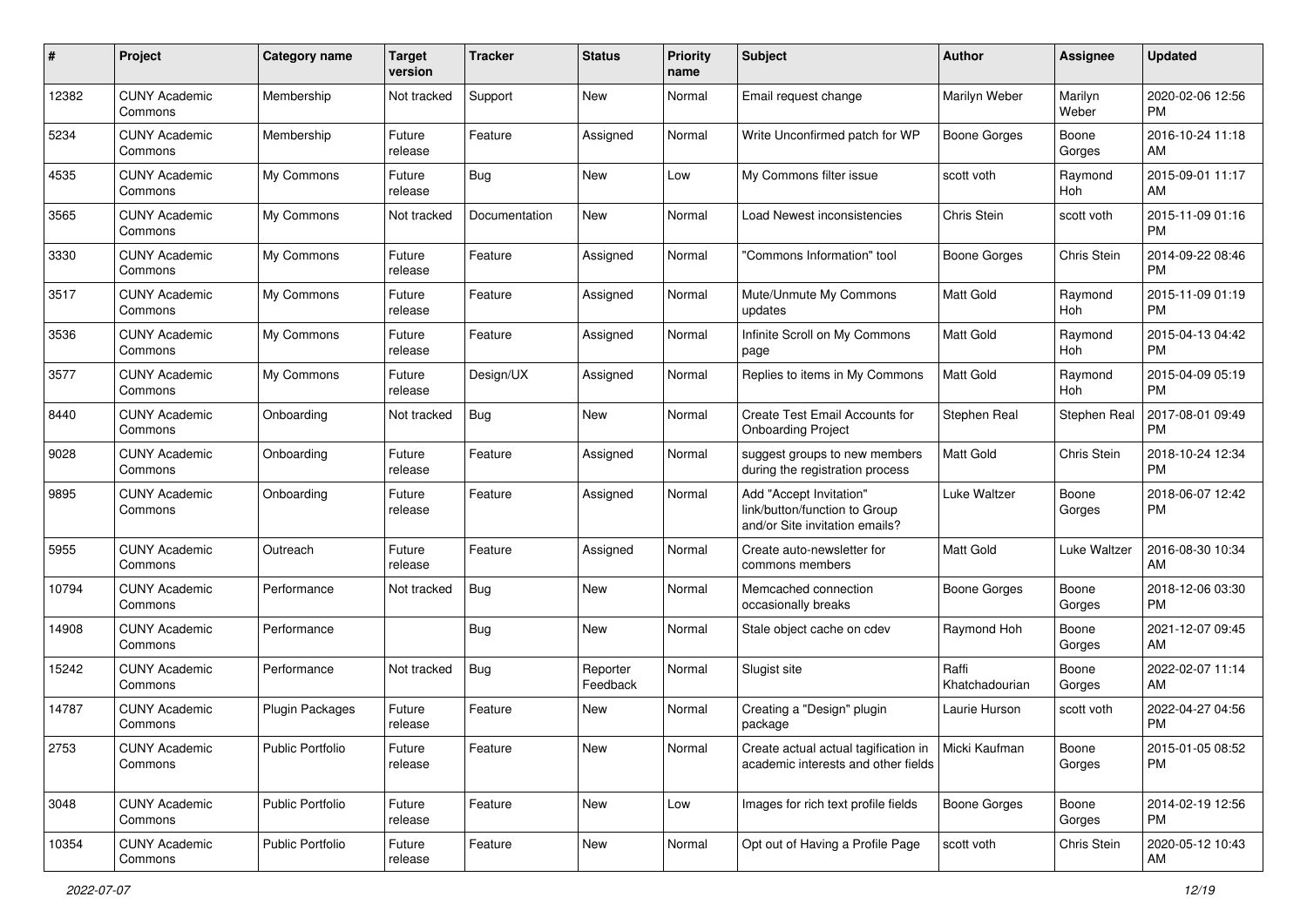| #     | <b>Project</b>                  | Category name           | <b>Target</b><br>version | <b>Tracker</b> | <b>Status</b> | <b>Priority</b><br>name | <b>Subject</b>                                                        | <b>Author</b>       | Assignee            | <b>Updated</b>                |
|-------|---------------------------------|-------------------------|--------------------------|----------------|---------------|-------------------------|-----------------------------------------------------------------------|---------------------|---------------------|-------------------------------|
| 14184 | <b>CUNY Academic</b><br>Commons | <b>Public Portfolio</b> | Future<br>release        | Feature        | New           | Normal                  | Centralized mechanism for storing<br>Campus affiliations              | <b>Boone Gorges</b> | Boone<br>Gorges     | 2022-01-04 11:35<br>AM        |
| 11496 | <b>CUNY Academic</b><br>Commons | <b>Public Portfolio</b> | 1.15.2                   | Support        | <b>New</b>    | Normal                  | Replace Twitter Icon on Member<br>Portfolio page                      | scott voth          | Boone<br>Gorges     | 2019-06-06 01:03<br><b>PM</b> |
| 4253  | <b>CUNY Academic</b><br>Commons | Public Portfolio        | Future<br>release        | Design/UX      | <b>New</b>    | Normal                  | Encourage users to add portfolio<br>content                           | Samantha Raddatz    | Samantha<br>Raddatz | 2015-07-07 11:32<br>AM        |
| 4622  | <b>CUNY Academic</b><br>Commons | Public Portfolio        | Future<br>release        | Design/UX      | <b>New</b>    | Normal                  | <b>Profile Visibility Settings</b>                                    | Samantha Raddatz    | Samantha<br>Raddatz | 2015-09-21 12:18<br><b>PM</b> |
| 5827  | <b>CUNY Academic</b><br>Commons | <b>Public Portfolio</b> | Future<br>release        | <b>Bug</b>     | Assigned      | Normal                  | Academic Interests square bracket<br>links not working                | scott voth          | Chris Stein         | 2016-08-11 11:59<br><b>PM</b> |
| 2013  | <b>CUNY Academic</b><br>Commons | <b>Public Portfolio</b> | Future<br>release        | Feature        | Assigned      | Low                     | Have Profile Privacy Options show<br>up only for filled-in fields     | Matt Gold           | Boone<br>Gorges     | 2015-11-09 06:09<br><b>PM</b> |
| 2832  | <b>CUNY Academic</b><br>Commons | <b>Public Portfolio</b> | Future<br>release        | Feature        | Assigned      | Normal                  | Improve interface for (not)<br>auto-linking profile fields            | Boone Gorges        | Chris Stein         | 2015-01-05 08:52<br><b>PM</b> |
| 2881  | <b>CUNY Academic</b><br>Commons | <b>Public Portfolio</b> | Future<br>release        | Feature        | Assigned      | Normal                  | Redesign the UX for Profiles                                          | Chris Stein         | Chris Stein         | 2016-10-13 12:45<br><b>PM</b> |
| 3042  | <b>CUNY Academic</b><br>Commons | <b>Public Portfolio</b> | Future<br>release        | Feature        | Assigned      | Normal                  | Browsing member interests                                             | Matt Gold           | Boone<br>Gorges     | 2015-03-21 09:04<br><b>PM</b> |
| 3220  | <b>CUNY Academic</b><br>Commons | <b>Public Portfolio</b> | Future<br>release        | Feature        | Assigned      | Normal                  | Add indent/outdent option to<br>Formatting Buttons on Profile<br>Page | <b>Matt Gold</b>    | Boone<br>Gorges     | 2014-05-21 10:39<br><b>PM</b> |
| 3768  | <b>CUNY Academic</b><br>Commons | <b>Public Portfolio</b> | Future<br>release        | Feature        | Assigned      | Normal                  | Institutions/Past positions on<br>public portfolios                   | Matt Gold           | Boone<br>Gorges     | 2018-04-23 10:44<br>AM        |
| 3770  | <b>CUNY Academic</b><br>Commons | <b>Public Portfolio</b> | Future<br>release        | Feature        | Assigned      | Normal                  | Improve Layout/Formatting of<br>Positions Area on Public Portfolios   | <b>Matt Gold</b>    | <b>Chris Stein</b>  | 2015-04-01 09:17<br><b>PM</b> |
| 4404  | <b>CUNY Academic</b><br>Commons | Public Portfolio        | Future<br>release        | Design/UX      | Assigned      | Normal                  | Change color of permissions info<br>on portfolio editing interface    | <b>Matt Gold</b>    | Samantha<br>Raddatz | 2015-08-11 05:28<br><b>PM</b> |
| 9643  | <b>CUNY Academic</b><br>Commons | Publicity               | Not tracked              | Feature        | New           | Normal                  | Create a page on the Commons<br>for logos etc.                        | Stephen Real        | Stephen Real        | 2018-04-24 10:53<br>AM        |
| 12247 | <b>CUNY Academic</b><br>Commons | Publicity               | Not tracked              | Support        | <b>New</b>    | Normal                  | <b>Screenshot of First Commons</b><br>Homepage                        | scott voth          | scott voth          | 2020-01-14 12:08<br><b>PM</b> |
| 3506  | <b>CUNY Academic</b><br>Commons | Publicity               | 1.7                      | Publicity      | <b>New</b>    | Normal                  | Prepare 1.7 email messaging                                           | Micki Kaufman       | Micki<br>Kaufman    | 2014-10-01 12:36<br><b>PM</b> |
| 3509  | <b>CUNY Academic</b><br>Commons | Publicity               | 1.7                      | Publicity      | New           | Normal                  | Create 1.7 digital signage imagery                                    | Micki Kaufman       | Marilyn<br>Weber    | 2014-10-01 12:40<br><b>PM</b> |
| 6115  | <b>CUNY Academic</b><br>Commons | Publicity               | Not tracked              | Feature        | Assigned      | Normal                  | create digital signage for GC                                         | Matt Gold           | scott voth          | 2016-10-11 10:09<br><b>PM</b> |
| 3510  | <b>CUNY Academic</b><br>Commons | Publicity               | 1.7                      | Publicity      | Assigned      | Normal                  | Post on the News Blog re: 'My<br>Commons'                             | Micki Kaufman       | Sarah<br>Morgano    | 2014-10-15 11:18<br>AM        |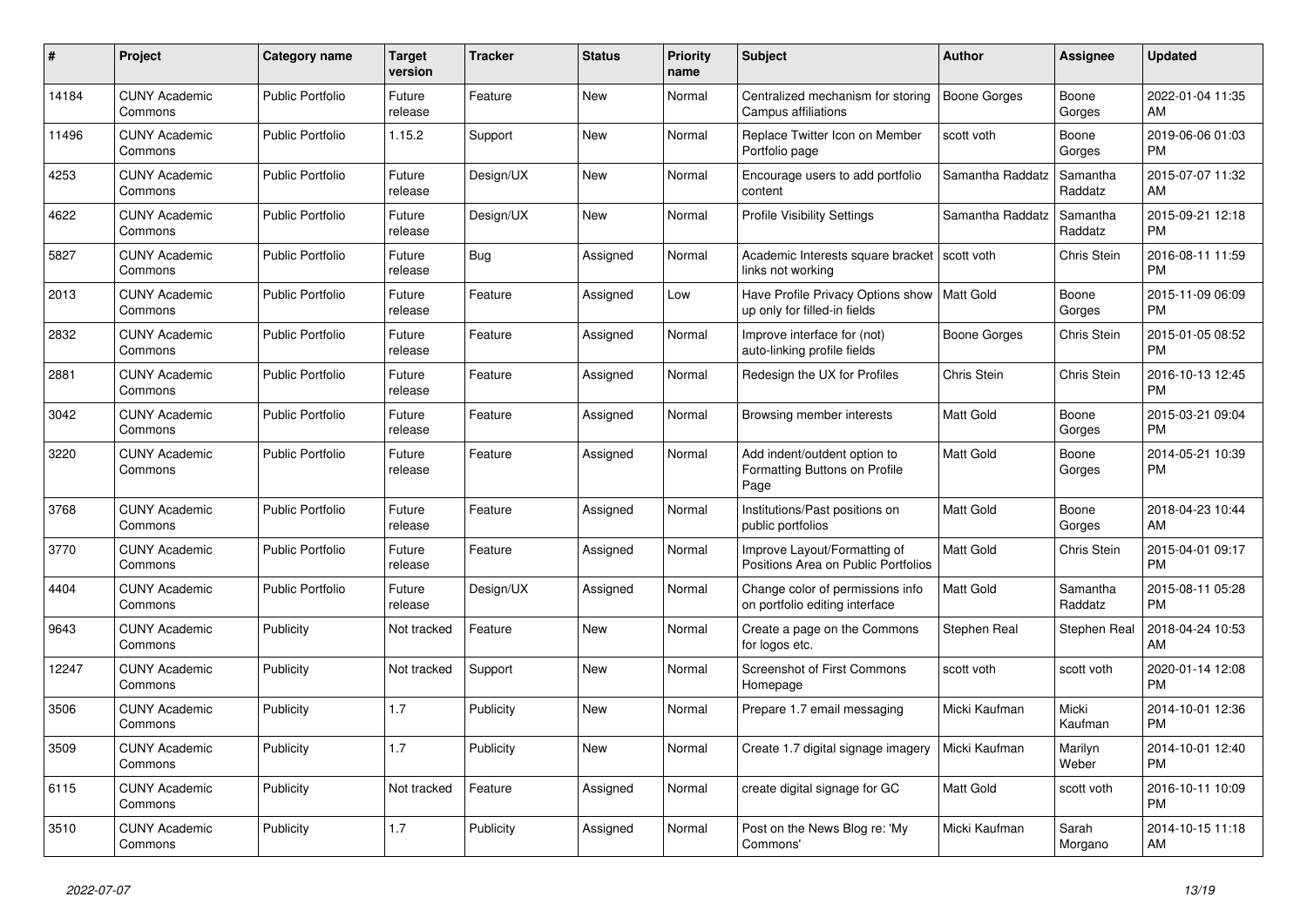| $\#$  | Project                         | Category name  | <b>Target</b><br>version | <b>Tracker</b> | <b>Status</b>        | <b>Priority</b><br>name | <b>Subject</b>                                                           | <b>Author</b>       | Assignee            | <b>Updated</b>                |
|-------|---------------------------------|----------------|--------------------------|----------------|----------------------|-------------------------|--------------------------------------------------------------------------|---------------------|---------------------|-------------------------------|
| 3511  | <b>CUNY Academic</b><br>Commons | Publicity      | 1.7                      | Publicity      | Assigned             | Normal                  | Social media for 1.7                                                     | Micki Kaufman       | Sarah<br>Morgano    | 2014-10-14 03:32<br><b>PM</b> |
| 6014  | <b>CUNY Academic</b><br>Commons | Publicity      | Future<br>release        | Publicity      | Reporter<br>Feedback | Normal                  | Google search listing                                                    | <b>Matt Gold</b>    | Boone<br>Gorges     | 2016-09-21 03:48<br><b>PM</b> |
| 11945 | <b>CUNY Academic</b><br>Commons | Reckoning      | Future<br>release        | Feature        | Reporter<br>Feedback | Normal                  | Add Comments bubble to<br>Reckoning views                                | <b>Boone Gorges</b> | Boone<br>Gorges     | 2019-11-12 05:14<br><b>PM</b> |
| 3615  | <b>CUNY Academic</b><br>Commons | Redmine        | Not tracked              | Feature        | New                  | Low                     | Create Redmine issues via email                                          | Dominic Giglio      | Boone<br>Gorges     | 2017-11-16 11:36<br>AM        |
| 940   | <b>CUNY Academic</b><br>Commons | Redmine        | Future<br>release        | Feature        | Assigned             | Low                     | Communication with users after<br>releases                               | <b>Matt Gold</b>    | Dominic<br>Giglio   | 2012-09-09 04:36<br><b>PM</b> |
| 308   | <b>CUNY Academic</b><br>Commons | Registration   | Future<br>release        | Feature        | <b>New</b>           | Normal                  | Group recommendations for<br>signup process                              | Boone Gorges        | Samantha<br>Raddatz | 2015-11-09 05:07<br><b>PM</b> |
| 11860 | <b>CUNY Academic</b><br>Commons | Registration   | Future<br>release        | Feature        | New                  | Normal                  | <b>Ensure Students Are Aware They</b><br>Can Use Aliases At Registration | scott voth          |                     | 2019-09-24 08:46<br>AM        |
| 370   | <b>CUNY Academic</b><br>Commons | Registration   | Future<br>release        | Feature        | Assigned             | High                    | <b>Guest Accounts</b>                                                    | Matt Gold           | Matt Gold           | 2015-04-09 09:33<br><b>PM</b> |
| 5225  | <b>CUNY Academic</b><br>Commons | Registration   | Future<br>release        | Feature        | Assigned             | Normal                  | On-boarding Issues                                                       | Luke Waltzer        | Samantha<br>Raddatz | 2016-02-12 02:58<br><b>PM</b> |
| 10273 | <b>CUNY Academic</b><br>Commons | Registration   | Not tracked              | Support        | Reporter<br>Feedback | Normal                  | users combining CF and campus<br>address                                 | Marilyn Weber       |                     | 2019-09-18 10:58<br>AM        |
| 13430 | <b>CUNY Academic</b><br>Commons | Reply By Email | Not tracked              | <b>Bug</b>     | New                  | Normal                  | Delay in RBE                                                             | Luke Waltzer        | Raymond<br>Hoh      | 2020-10-13 11:16<br>AM        |
| 16177 | <b>CUNY Academic</b><br>Commons | Reply By Email |                          | <b>Bug</b>     | <b>New</b>           | Normal                  | Switch to Inbound mode for RBE                                           | Raymond Hoh         | Raymond<br>Hoh      | 2022-05-30 04:32<br><b>PM</b> |
| 6671  | <b>CUNY Academic</b><br>Commons | Reply By Email | Not tracked              | <b>Bug</b>     | Assigned             | Normal                  | "Post too often" RBE error<br>message                                    | <b>Matt Gold</b>    | Raymond<br>Hoh      | 2016-11-11 09:55<br>AM        |
| 8976  | <b>CUNY Academic</b><br>Commons | Reply By Email | Not tracked              | Feature        | Assigned             | Normal                  | Package RBE new topics posting?                                          | <b>Matt Gold</b>    | Raymond<br>Hoh      | 2017-12-04 02:34<br><b>PM</b> |
| 8991  | <b>CUNY Academic</b><br>Commons | Reply By Email | Not tracked              | <b>Bug</b>     | Hold                 | Normal                  | RBE duplicate email message<br>issue                                     | Matt Gold           | Raymond<br>Hoh      | 2018-02-18 08:53<br><b>PM</b> |
| 3369  | <b>CUNY Academic</b><br>Commons | Reply By Email | Not tracked              | Outreach       | Hold                 | Normal                  | Release reply by email to WP<br>plugin directory                         | <b>Matt Gold</b>    | Raymond<br>Hoh      | 2016-03-01 12:46<br><b>PM</b> |
| 3002  | <b>CUNY Academic</b><br>Commons | Search         | Future<br>release        | Feature        | Assigned             | Normal                  | Overhaul CAC search by using<br>external search appliance                | Boone Gorges        | Boone<br>Gorges     | 2020-07-15 03:05<br><b>PM</b> |
| 9729  | <b>CUNY Academic</b><br>Commons | SEO            | Not tracked              | Support        | New                  | Normal                  | 503 Errors showing on<br>newlaborforum.cuny.edu                          | Diane Krauthamer    | Raymond<br>Hoh      | 2018-05-22 04:48<br><b>PM</b> |
| 3662  | <b>CUNY Academic</b><br>Commons | <b>SEO</b>     | Future<br>release        | Feature        | Assigned             | Normal                  | Duplicate Content/SEO/Google<br>issues                                   | Matt Gold           | Raymond<br>Hoh      | 2015-04-13 04:37<br><b>PM</b> |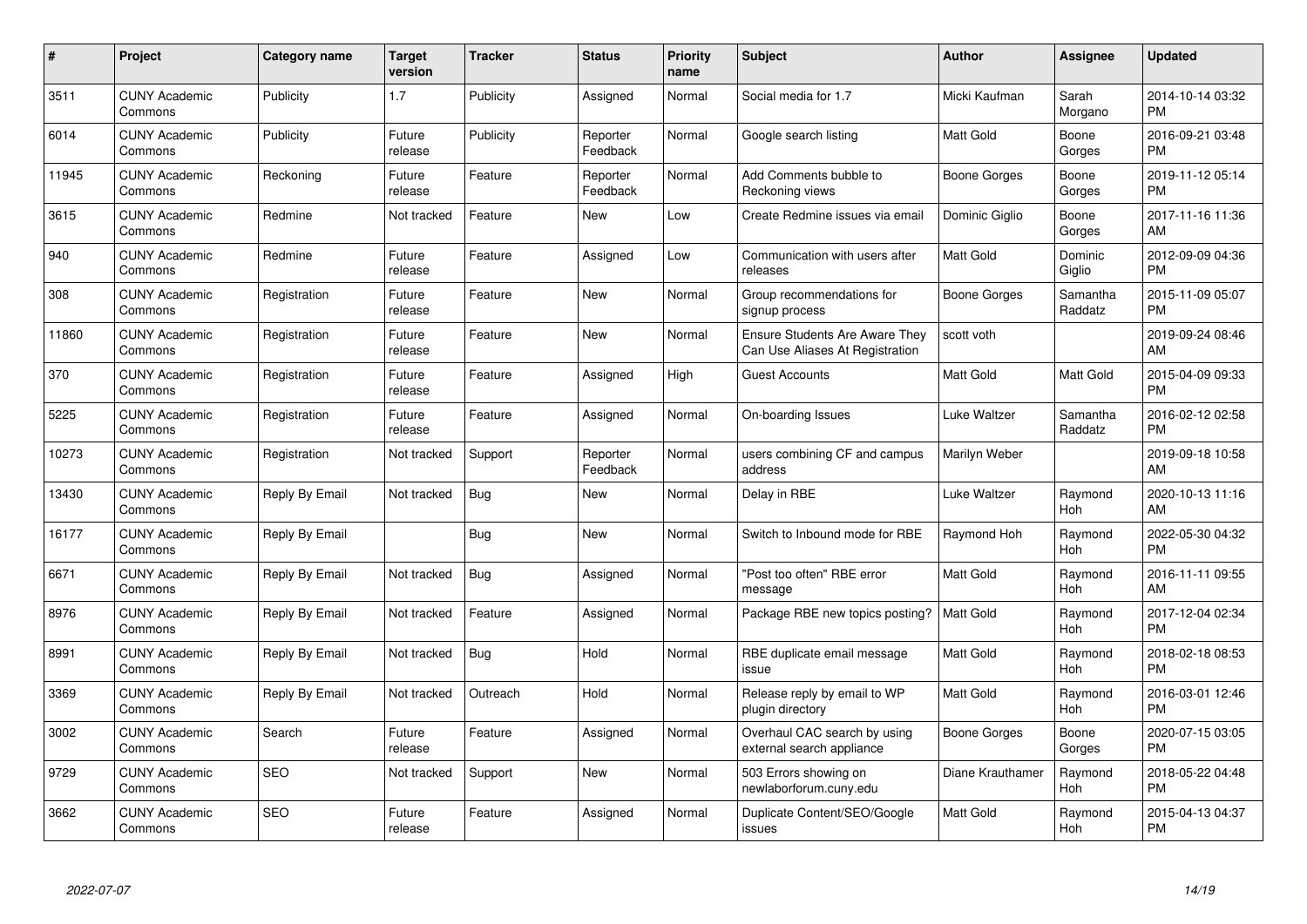| #     | Project                         | <b>Category name</b>     | <b>Target</b><br>version | <b>Tracker</b> | <b>Status</b>        | <b>Priority</b><br>name | <b>Subject</b>                                                                                                                                        | Author                  | <b>Assignee</b>     | <b>Updated</b>                |
|-------|---------------------------------|--------------------------|--------------------------|----------------|----------------------|-------------------------|-------------------------------------------------------------------------------------------------------------------------------------------------------|-------------------------|---------------------|-------------------------------|
| 13048 | <b>CUNY Academic</b><br>Commons | Shortcodes and<br>embeds | Future<br>release        | Feature        | <b>New</b>           | Normal                  | Jupyter Notebooks support                                                                                                                             | <b>Boone Gorges</b>     |                     | 2020-07-14 11:46<br>AM        |
| 13331 | <b>CUNY Academic</b><br>Commons | Site cloning             | Future<br>release        | Bug            | New                  | Normal                  | Combine Site Template and Clone<br>operations                                                                                                         | <b>Boone Gorges</b>     | Jeremy Felt         | 2021-11-19 12:39<br><b>PM</b> |
| 5282  | <b>CUNY Academic</b><br>Commons | Social Paper             | Future<br>release        | <b>Bug</b>     | <b>New</b>           | Normal                  | Replying via email directs to paper<br>but not individual comment.                                                                                    | Marilyn Weber           | Raymond<br>Hoh      | 2016-03-02 01:48<br><b>PM</b> |
| 5488  | <b>CUNY Academic</b><br>Commons | Social Paper             | Future<br>release        | <b>Bug</b>     | <b>New</b>           | Normal                  | Add a "last edited by" field to<br>Social Paper group directories                                                                                     | <b>Boone Gorges</b>     |                     | 2016-04-21 10:05<br><b>PM</b> |
| 7663  | <b>CUNY Academic</b><br>Commons | Social Paper             | Future<br>release        | <b>Bug</b>     | <b>New</b>           | Normal                  | Social Paper notifications not<br>formatted correctly on secondary<br>sites                                                                           | <b>Boone Gorges</b>     | Boone<br>Gorges     | 2018-04-16 03:52<br><b>PM</b> |
| 7981  | <b>CUNY Academic</b><br>Commons | Social Paper             | Future<br>release        | <b>Bug</b>     | <b>New</b>           | Normal                  | Social Paper comments should not   Luke Waltzer<br>go to spam                                                                                         |                         | Boone<br>Gorges     | 2018-04-16 03:52<br><b>PM</b> |
| 5050  | <b>CUNY Academic</b><br>Commons | Social Paper             | Future<br>release        | Feature        | New                  | Low                     | Making comments visible in SP<br>editing mode (SP suggestion #1)                                                                                      | Marilyn Weber           | Samantha<br>Raddatz | 2019-09-17 11:10<br><b>PM</b> |
| 5052  | <b>CUNY Academic</b><br>Commons | Social Paper             | Future<br>release        | Feature        | <b>New</b>           | Low                     | Sentence by sentence or line by<br>line comments (SP suggestion #3)                                                                                   | Marilyn Weber           | Boone<br>Gorges     | 2016-02-11 10:24<br><b>PM</b> |
| 5053  | <b>CUNY Academic</b><br>Commons | Social Paper             | Future<br>release        | Feature        | <b>New</b>           | Low                     | Scrollable menu to add readers<br>(SP suggestion #4)                                                                                                  | Marilyn Weber           | Samantha<br>Raddatz | 2016-04-21 05:21<br><b>PM</b> |
| 5058  | <b>CUNY Academic</b><br>Commons | Social Paper             | Future<br>release        | Feature        | New                  | Low                     | Can there be a clearer signal that<br>even when comments have<br>already been made you add<br>comments by clicking on the side?<br>(SP suggestion #5) | Marilyn Weber           | Samantha<br>Raddatz | 2016-02-11 10:24<br><b>PM</b> |
| 5199  | <b>CUNY Academic</b><br>Commons | Social Paper             | Future<br>release        | Feature        | <b>New</b>           | Normal                  | add tables to the SP editor                                                                                                                           | Marilyn Weber           |                     | 2016-10-24 11:27<br>AM        |
| 5205  | <b>CUNY Academic</b><br>Commons | Social Paper             | Future<br>release        | Feature        | <b>New</b>           | Normal                  | Social Paper folders                                                                                                                                  | Marilyn Weber           |                     | 2016-02-11 10:24<br><b>PM</b> |
| 5397  | <b>CUNY Academic</b><br>Commons | Social Paper             | Future<br>release        | Feature        | <b>New</b>           | Normal                  | frustrating to have to<br>enable/disable in SP                                                                                                        | Marilyn Weber           | Samantha<br>Raddatz | 2016-04-20 03:39<br><b>PM</b> |
| 5489  | <b>CUNY Academic</b><br>Commons | Social Paper             | Future<br>release        | Feature        | New                  | Normal                  | Asc/desc sorting for Social Paper<br>directories                                                                                                      | <b>Boone Gorges</b>     |                     | 2016-04-21 10:06<br><b>PM</b> |
| 5182  | <b>CUNY Academic</b><br>Commons | Social Paper             | Future<br>release        | Design/UX      | <b>New</b>           | Normal                  | "Publishing" a private paper on<br>social paper?                                                                                                      | Raffi<br>Khatchadourian | Boone<br>Gorges     | 2016-10-13 04:12<br><b>PM</b> |
| 5183  | <b>CUNY Academic</b><br>Commons | Social Paper             | Future<br>release        | Design/UX      | New                  | Normal                  | Creating a new paper when<br>viewing an existing paper                                                                                                | Raffi<br>Khatchadourian | Samantha<br>Raddatz | 2016-02-02 12:09<br><b>PM</b> |
| 8898  | <b>CUNY Academic</b><br>Commons | Social Paper             | Not tracked              | Feature        | Assigned             | Normal                  | Usage data on docs and social<br>paper                                                                                                                | Matt Gold               | Matt Gold           | 2017-11-16 11:32<br>AM        |
| 13975 | <b>CUNY Academic</b><br>Commons | Social Paper             | Not tracked              | Support        | Reporter<br>Feedback | Normal                  | can't approve comments on Social<br>Paper paper                                                                                                       | Marilyn Weber           |                     | 2021-02-12 09:33<br>AM        |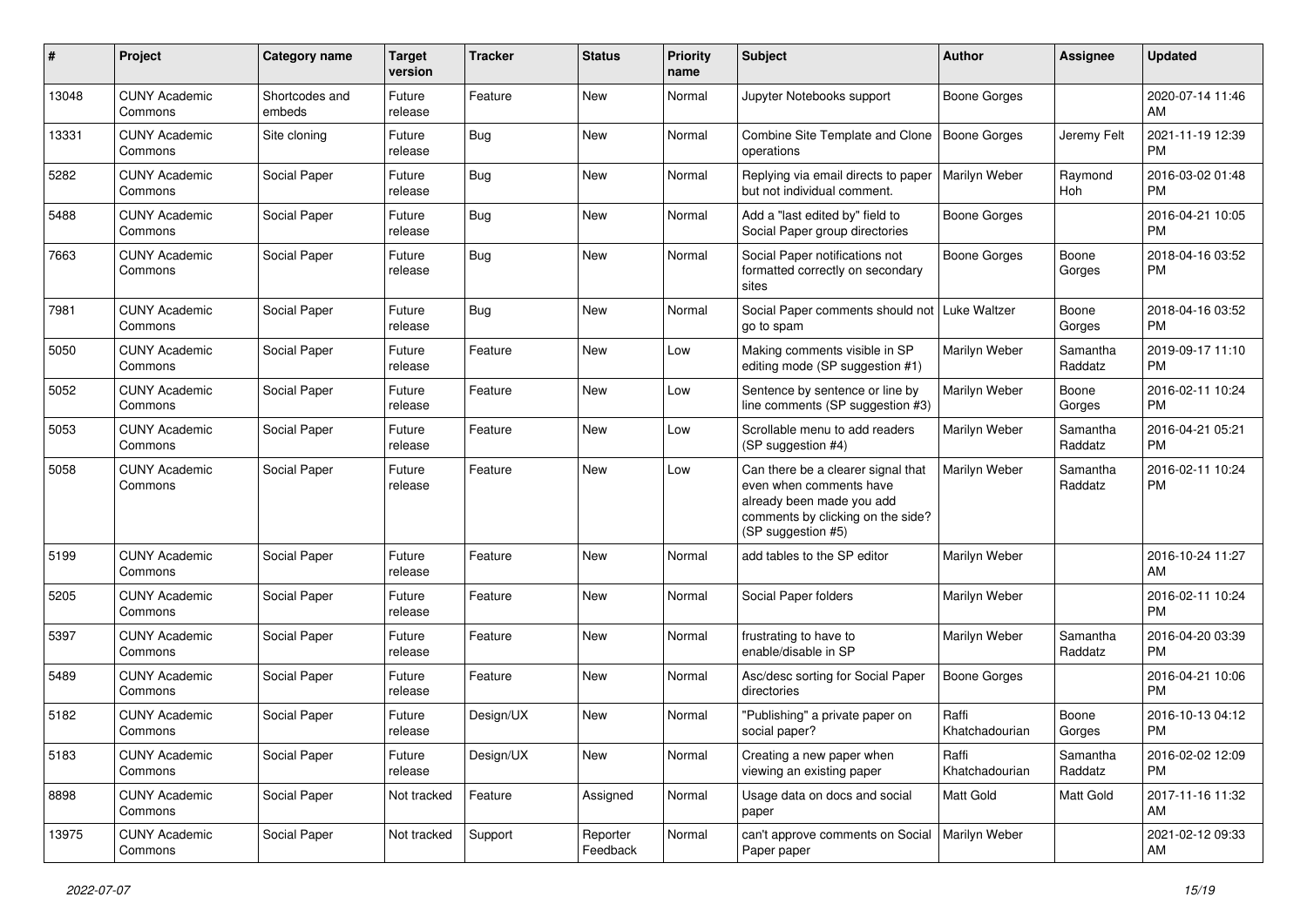| #     | Project                         | <b>Category name</b>    | <b>Target</b><br>version | <b>Tracker</b> | <b>Status</b>        | <b>Priority</b><br>name | <b>Subject</b>                                                                                               | Author           | <b>Assignee</b>     | <b>Updated</b>                |
|-------|---------------------------------|-------------------------|--------------------------|----------------|----------------------|-------------------------|--------------------------------------------------------------------------------------------------------------|------------------|---------------------|-------------------------------|
| 6426  | <b>CUNY Academic</b><br>Commons | Spam/Spam<br>Prevention | Future<br>release        | Feature        | Assigned             | Normal                  | Force captcha on all comments?                                                                               | <b>Matt Gold</b> | <b>Tahir Butt</b>   | 2016-10-24 02:06<br><b>PM</b> |
| 8666  | <b>CUNY Academic</b><br>Commons | Teaching                | Not tracked              | Documentation  | Assigned             | Normal                  | Create Teaching on the Commons<br>Resource Page                                                              | l Matt Gold      | Laurie Hurson       | 2019-09-23 03:16<br><b>PM</b> |
| 3090  | <b>CUNY Academic</b><br>Commons | Twitter page            | Future<br>release        | Feature        | Assigned             | Normal                  | Prevent Retweets from showing<br>up on Commons twitter page                                                  | <b>Matt Gold</b> | Tahir Butt          | 2016-10-24 11:31<br>AM        |
| 4222  | <b>CUNY Academic</b><br>Commons | User Experience         | Future<br>release        | Design/UX      | New                  | Normal                  | Add information to 'Delete<br>Account' page                                                                  | Samantha Raddatz | scott voth          | 2015-06-26 11:35<br>AM        |
| 4661  | <b>CUNY Academic</b><br>Commons | User Experience         | Future<br>release        | Bug            | Assigned             | Normal                  | <b>Simplify Events text</b>                                                                                  | <b>Matt Gold</b> | Samantha<br>Raddatz | 2015-10-02 09:06<br><b>PM</b> |
| 3473  | <b>CUNY Academic</b><br>Commons | User Experience         | Future<br>release        | Feature        | Assigned             | Normal                  | Commons profile: Add help info<br>about "Positions" replacing "title"                                        | Keith Miyake     | Samantha<br>Raddatz | 2015-11-09 02:28<br><b>PM</b> |
| 5316  | <b>CUNY Academic</b><br>Commons | User Experience         | Future<br>release        | Feature        | Assigned             | Normal                  | Prompt user email address<br>updates                                                                         | <b>Matt Gold</b> | Stephen Real        | 2016-12-21 03:30<br><b>PM</b> |
| 6298  | <b>CUNY Academic</b><br>Commons | User Experience         | Not tracked              | Design/UX      | Assigned             | Normal                  | Examine data from survey                                                                                     | Matt Gold        | Margaret<br>Galvan  | 2016-10-14 12:16<br><b>PM</b> |
| 8675  | <b>CUNY Academic</b><br>Commons | User Onboarding         | Future<br>release        | <b>Bug</b>     | Reporter<br>Feedback | Low                     | Add new User search screen calls<br>for the input of email address but<br>doesn't work with one              | Paul Hebert      | Boone<br>Gorges     | 2017-10-11 11:17<br>AM        |
| 9941  | <b>CUNY Academic</b><br>Commons | Wiki                    | Not tracked              | Support        | Assigned             | Normal                  | Wiki functionality                                                                                           | <b>Matt Gold</b> | Boone<br>Gorges     | 2018-06-26 10:57<br>AM        |
| 14483 | <b>CUNY Academic</b><br>Commons | WordPress - Media       | Not tracked              | <b>Bug</b>     | Reporter<br>Feedback | Normal                  | Wordpress PDF Embed Stopped<br>Working after JITP Media Clone                                                | Patrick DeDauw   | Boone<br>Gorges     | 2021-05-20 01:51<br><b>PM</b> |
| 11386 | <b>CUNY Academic</b><br>Commons | WordPress - Media       | Not tracked              | Support        | Reporter<br>Feedback | Normal                  | disappearing images                                                                                          | scott voth       | Boone<br>Gorges     | 2019-05-14 10:32<br>AM        |
| 11449 | <b>CUNY Academic</b><br>Commons | WordPress - Media       | Not tracked              | Support        | Reporter<br>Feedback | Normal                  | Cloning Media Library for JITP<br>from Staging to Production Site                                            | Patrick DeDauw   | Boone<br>Gorges     | 2019-05-13 12:00<br><b>PM</b> |
| 6755  | <b>CUNY Academic</b><br>Commons | WordPress (misc)        | Future<br>release        | Bug            | New                  | Normal                  | Cannot Deactivate Plugin                                                                                     | Laura Kane       |                     | 2016-11-16 01:12<br><b>PM</b> |
| 9346  | <b>CUNY Academic</b><br>Commons | WordPress (misc)        | Not tracked              | Bug            | New                  | Normal                  | Clone cetls.bmcc.cuny.edu for<br>development                                                                 | Owen Roberts     | Raymond<br>Hoh      | 2018-03-06 05:35<br><b>PM</b> |
| 11024 | <b>CUNY Academic</b><br>Commons | WordPress (misc)        | Future<br>release        | Bug            | New                  | Normal                  | Subsites should not show "you<br>should update your .htaccess<br>now" notice after permalink setting<br>save | Boone Gorges     |                     | 2019-01-28 01:35<br><b>PM</b> |
| 16255 | <b>CUNY Academic</b><br>Commons | WordPress (misc)        |                          | Bug            | <b>New</b>           | Normal                  | Need to define 'MULTISITE'<br>constant in wp-config.php                                                      | Raymond Hoh      |                     | 2022-06-19 09:31<br>AM        |
| 3657  | <b>CUNY Academic</b><br>Commons | WordPress (misc)        | Not tracked              | Feature        | <b>New</b>           | Normal                  | Create alert for GC email<br>addresses                                                                       | <b>Matt Gold</b> | Matt Gold           | 2016-04-14 11:29<br><b>PM</b> |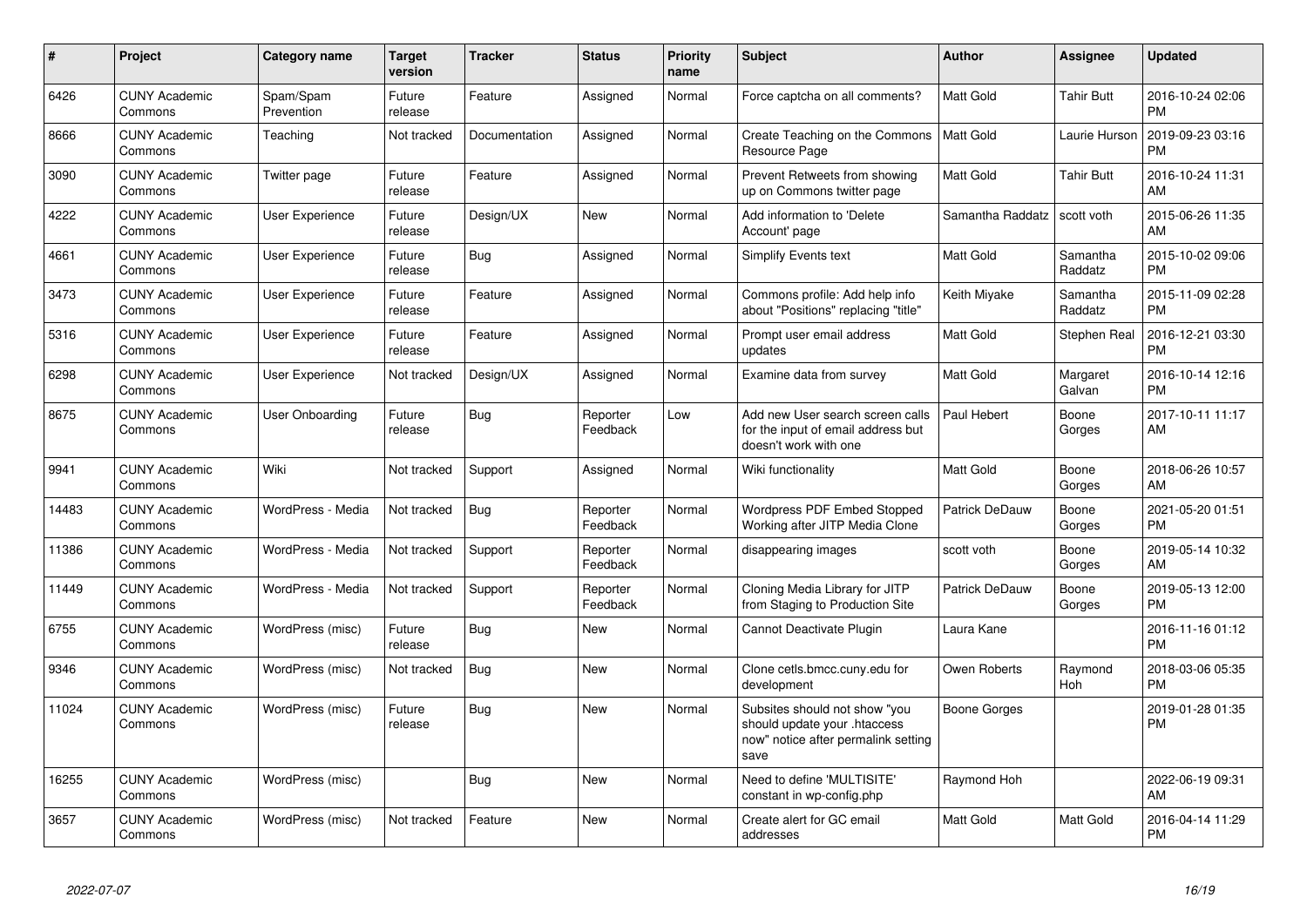| #     | Project                         | Category name    | <b>Target</b><br>version | <b>Tracker</b> | <b>Status</b>        | <b>Priority</b><br>name | <b>Subject</b>                                                                            | <b>Author</b>           | Assignee            | <b>Updated</b>                |
|-------|---------------------------------|------------------|--------------------------|----------------|----------------------|-------------------------|-------------------------------------------------------------------------------------------|-------------------------|---------------------|-------------------------------|
| 6332  | <b>CUNY Academic</b><br>Commons | WordPress (misc) | Future<br>release        | Feature        | New                  | Normal                  | Allow uploaded files to be marked<br>as private in an ad hoc way                          | <b>Boone Gorges</b>     |                     | 2016-10-17 11:41<br><b>PM</b> |
| 13835 | <b>CUNY Academic</b><br>Commons | WordPress (misc) | Future<br>release        | Feature        | <b>New</b>           | Normal                  | Allow OneSearch widget to have<br>'CUNY' as campus                                        | <b>Boone Gorges</b>     | Boone<br>Gorges     | 2021-11-19 12:39<br><b>PM</b> |
| 11624 | <b>CUNY Academic</b><br>Commons | WordPress (misc) | Not tracked              | Support        | <b>New</b>           | Normal                  | Change pages into posts or swap<br>database for a Commons site?                           | Stephen Klein           | Raymond<br>Hoh      | 2019-07-09 11:04<br>AM        |
| 15767 | <b>CUNY Academic</b><br>Commons | WordPress (misc) |                          | Support        | <b>New</b>           | Normal                  | Site loading slowly                                                                       | scott voth              | Boone<br>Gorges     | 2022-04-04 08:56<br><b>PM</b> |
| 11843 | <b>CUNY Academic</b><br>Commons | WordPress (misc) | Future<br>release        | Design/UX      | New                  | Normal                  | Tweaking the Gutenberg Editor<br>Interface                                                | Laurie Hurson           |                     | 2022-04-26 12:00<br><b>PM</b> |
| 2167  | <b>CUNY Academic</b><br>Commons | WordPress (misc) | Future<br>release        | Bug            | Assigned             | Normal                  | <b>CAC-Livestream Plugin Issues</b>                                                       | Michael Smith           | Dominic<br>Giglio   | 2015-01-02 03:06<br><b>PM</b> |
| 4388  | <b>CUNY Academic</b><br>Commons | WordPress (misc) | Future<br>release        | <b>Bug</b>     | Assigned             | Normal                  | Repeated request for<br>authentication.                                                   | Alice.Lynn<br>McMichael | Raymond<br>Hoh      | 2015-08-11 07:35<br><b>PM</b> |
| 287   | <b>CUNY Academic</b><br>Commons | WordPress (misc) | Future<br>release        | Feature        | Assigned             | Normal                  | Create troubleshooting tool for<br>account sign-up                                        | Matt Gold               | Boone<br>Gorges     | 2015-11-09 06:17<br><b>PM</b> |
| 365   | <b>CUNY Academic</b><br>Commons | WordPress (misc) | Future<br>release        | Feature        | Assigned             | Normal                  | <b>Create Mouseover Tooltips</b><br>throughout Site                                       | Matt Gold               | Chris Stein         | 2015-11-09 06:18<br><b>PM</b> |
| 1105  | <b>CUNY Academic</b><br>Commons | WordPress (misc) | Future<br>release        | Feature        | Assigned             | Normal                  | Rephrase Blog Privacy Options                                                             | <b>Matt Gold</b>        | Samantha<br>Raddatz | 2015-11-09 06:19<br><b>PM</b> |
| 1508  | <b>CUNY Academic</b><br>Commons | WordPress (misc) | Future<br>release        | Feature        | Assigned             | Normal                  | Share login cookies across<br>mapped domains                                              | Boone Gorges            | Boone<br>Gorges     | 2012-07-02 12:12<br><b>PM</b> |
| 3759  | <b>CUNY Academic</b><br>Commons | WordPress (misc) | Future<br>release        | Feature        | Assigned             | Normal                  | Review Interface for Adding Users<br>to Blogs                                             | <b>Matt Gold</b>        | Boone<br>Gorges     | 2015-03-24 05:52<br><b>PM</b> |
| 636   | <b>CUNY Academic</b><br>Commons | WordPress (misc) | Not tracked              | Support        | Assigned             | Normal                  | Create Lynda.com-like Table of<br><b>Contents for Prospective Tutorial</b><br>Screencasts | Matt Gold               | scott voth          | 2016-02-23 03:12<br><b>PM</b> |
| 2175  | <b>CUNY Academic</b><br>Commons | WordPress (misc) | Not tracked              | Support        | Assigned             | Normal                  | Subscibe 2 vs. Jetpack<br>subscription options                                            | local admin             | Matt Gold           | 2016-01-26 04:58<br><b>PM</b> |
| 14113 | <b>CUNY Academic</b><br>Commons | WordPress (misc) | Future<br>release        | Bug            | Hold                 | Normal                  | Block Editor Not Working on this<br>page - Json error                                     | scott voth              | Boone<br>Gorges     | 2021-03-05 11:01<br>AM        |
| 10040 | <b>CUNY Academic</b><br>Commons | WordPress (misc) | Not tracked              | <b>Bug</b>     | Reporter<br>Feedback | Normal                  | User doesn't see full list of themes                                                      | <b>Matt Gold</b>        | Boone<br>Gorges     | 2018-07-25 10:12<br>AM        |
| 16245 | <b>CUNY Academic</b><br>Commons | WordPress (misc) |                          | Bug            | Reporter<br>Feedback | Normal                  | Save Button missing on<br>WordPress Profile page                                          | scott voth              | Raymond<br>Hoh      | 2022-06-16 03:09<br><b>PM</b> |
| 14074 | <b>CUNY Academic</b><br>Commons | WordPress (misc) | Not tracked              | Support        | Reporter<br>Feedback | Normal                  | page password protection problem   Marilyn Weber                                          |                         |                     | 2021-03-02 11:03<br>AM        |
| 14983 | <b>CUNY Academic</b><br>Commons | WordPress (misc) | Not tracked              | Support        | Reporter<br>Feedback | Normal                  | "Read More" tag not working                                                               | Rebecca Krisel          | Raymond<br>Hoh      | 2021-11-23 01:17<br><b>PM</b> |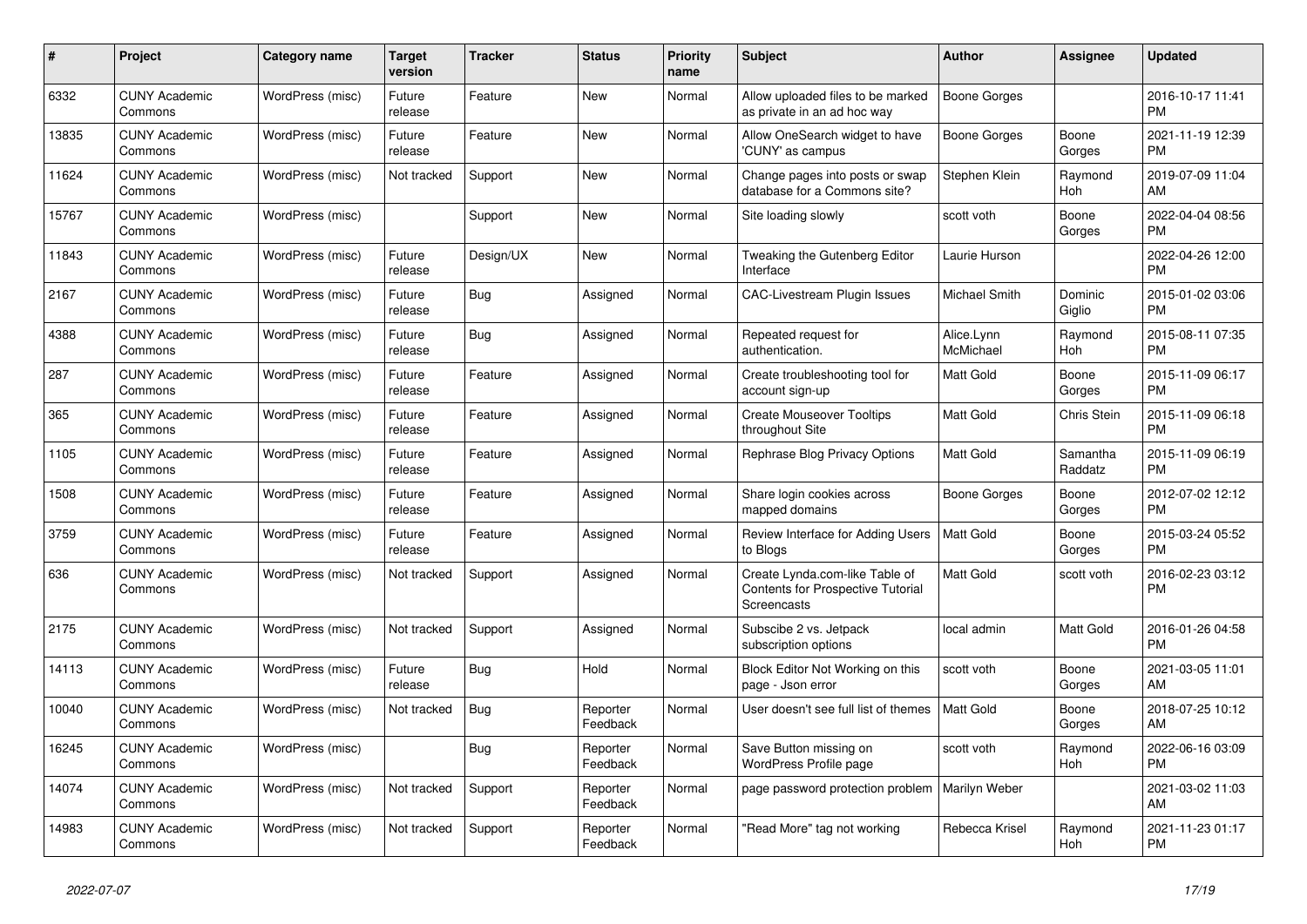| #     | Project                         | <b>Category name</b>     | <b>Target</b><br>version | <b>Tracker</b> | <b>Status</b>        | <b>Priority</b><br>name | <b>Subject</b>                                          | <b>Author</b>           | <b>Assignee</b>   | <b>Updated</b>                |
|-------|---------------------------------|--------------------------|--------------------------|----------------|----------------------|-------------------------|---------------------------------------------------------|-------------------------|-------------------|-------------------------------|
| 10380 | <b>CUNY Academic</b><br>Commons | WordPress (misc)         | Future<br>release        | Feature        | In Progress          | Normal                  | Remove blacklisted plugins                              | Boone Gorges            |                   | 2022-04-26 12:00<br><b>PM</b> |
| 3691  | <b>CUNY Academic</b><br>Commons | <b>WordPress Plugins</b> | Future<br>release        | Bug            | New                  | Normal                  | <b>WPMU Domain Mapping</b><br>Debugging on cdev         | Raymond Hoh             | Matt Gold         | 2014-12-12 09:04<br>AM        |
| 9926  | <b>CUNY Academic</b><br>Commons | <b>WordPress Plugins</b> | Future<br>release        | Bug            | <b>New</b>           | Normal                  | twitter-mentions-as-comments<br>cron jobs can run long  | Boone Gorges            | Boone<br>Gorges   | 2018-10-24 12:34<br><b>PM</b> |
| 12573 | <b>CUNY Academic</b><br>Commons | <b>WordPress Plugins</b> | Future<br>release        | Bug            | New                  | Normal                  | <b>CommentPress Core Issues</b>                         | scott voth              |                   | 2020-03-24 04:32<br><b>PM</b> |
| 14987 | <b>CUNY Academic</b><br>Commons | <b>WordPress Plugins</b> | Future<br>release        | <b>Bug</b>     | <b>New</b>           | Normal                  | Elementor update causes<br>database freeze-up           | Boone Gorges            | Boone<br>Gorges   | 2021-11-29 12:02<br><b>PM</b> |
| 16319 | <b>CUNY Academic</b><br>Commons | <b>WordPress Plugins</b> | 2.0.3                    | Bug            | <b>New</b>           | Normal                  | <b>Request for Events Calendar Pro</b><br>5.14.2 update | Raymond Hoh             | Raymond<br>Hoh    | 2022-07-01 04:16<br><b>PM</b> |
| 364   | <b>CUNY Academic</b><br>Commons | <b>WordPress Plugins</b> | Future<br>release        | Feature        | New                  | Normal                  | <b>Bulletin Board</b>                                   | Matt Gold               |                   | 2015-01-05 08:50<br><b>PM</b> |
| 8498  | <b>CUNY Academic</b><br>Commons | <b>WordPress Plugins</b> | Future<br>release        | Feature        | <b>New</b>           | Low                     | <b>Gravity Forms Email Users</b>                        | Raffi<br>Khatchadourian | Matt Gold         | 2017-10-13 12:58<br><b>PM</b> |
| 16314 | <b>CUNY Academic</b><br>Commons | <b>WordPress Plugins</b> |                          | Feature        | New                  | Normal                  | Install Multicollab plug-in?                            | Raffi<br>Khatchadourian |                   | 2022-06-29 03:44<br><b>PM</b> |
| 11545 | <b>CUNY Academic</b><br>Commons | <b>WordPress Plugins</b> | Not tracked              | Support        | New                  | Normal                  | <b>Twitter searches in WordPress</b>                    | Gina Cherry             | Matt Gold         | 2019-09-23 01:03<br><b>PM</b> |
| 497   | <b>CUNY Academic</b><br>Commons | <b>WordPress Plugins</b> | Future<br>release        | Feature        | Assigned             | Normal                  | Drag and Drop Ordering on<br>Gallery Post Plugin        | <b>Matt Gold</b>        | Ron Rennick       | 2015-11-09 06:18<br><b>PM</b> |
| 658   | <b>CUNY Academic</b><br>Commons | <b>WordPress Plugins</b> | Future<br>release        | Feature        | Assigned             | Normal                  | Rebulid Sitewide Tag Suggestion                         | Matt Gold               | Boone<br>Gorges   | 2015-01-05 08:47<br><b>PM</b> |
| 1562  | <b>CUNY Academic</b><br>Commons | <b>WordPress Plugins</b> | Future<br>release        | Feature        | Assigned             | Low                     | Play with NYT Collaborative<br><b>Authoring Tool</b>    | Matt Gold               | Boone<br>Gorges   | 2015-01-05 08:47<br><b>PM</b> |
| 2223  | <b>CUNY Academic</b><br>Commons | <b>WordPress Plugins</b> | Future<br>release        | Feature        | Assigned             | Low                     | Add Participad to the CUNY<br><b>Academic Commons</b>   | <b>Matt Gold</b>        | Boone<br>Gorges   | 2014-09-17 10:03<br><b>PM</b> |
| 13946 | <b>CUNY Academic</b><br>Commons | <b>WordPress Plugins</b> | 2.1.0                    | Support        | Assigned             | Normal                  | <b>Custom Embed handler For</b><br>OneDrive files       | scott voth              | Raymond<br>Hoh    | 2022-05-26 10:46<br>AM        |
| 8078  | <b>CUNY Academic</b><br>Commons | <b>WordPress Plugins</b> | Future<br>release        | System Upgrade | Assigned             | Normal                  | <b>CommentPress Updates</b>                             | Margaret Galvan         | Christian<br>Wach | 2017-05-08 03:49<br><b>PM</b> |
| 3939  | <b>CUNY Academic</b><br>Commons | <b>WordPress Plugins</b> | Future<br>release        | Bug            | Hold                 | Normal                  | Activity stream support for<br>Co-Authors Plus plugin   | Raymond Hoh             | Raymond<br>Hoh    | 2015-11-09 06:13<br><b>PM</b> |
| 6356  | <b>CUNY Academic</b><br>Commons | <b>WordPress Plugins</b> | Future<br>release        | <b>Bug</b>     | Reporter<br>Feedback | Low                     | Should Subscribe2 be<br>deprecated?                     | Luke Waltzer            |                   | 2017-03-20 12:20<br><b>PM</b> |
| 9289  | <b>CUNY Academic</b><br>Commons | <b>WordPress Plugins</b> | Future<br>release        | Bug            | Reporter<br>Feedback | Normal                  | Email Users Plugin                                      | Laurie Hurson           | Boone<br>Gorges   | 2018-10-24 12:34<br><b>PM</b> |